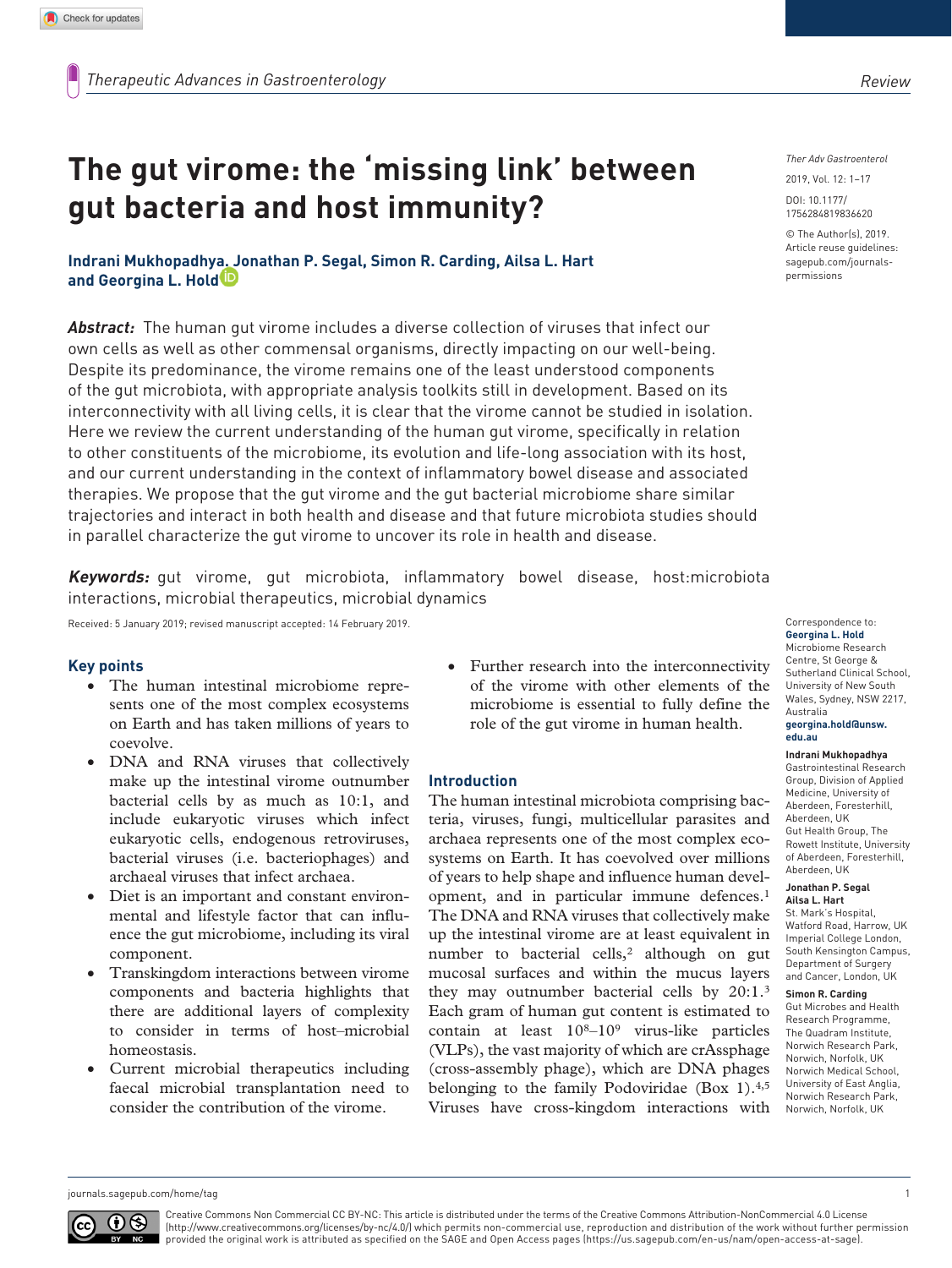#### **Box 1.** Getting access to the virome.

To study the virome, VLPs are separated from cellular components, usually using a combination of filtration, density centrifugation and enzymatic treatments to eliminate free nucleic acids.9 The nucleic acids are then sequenced and analysed. Compared to the bacterial component of the intestinal microbiome, the intestinal virome has been under-investigated and largely ignored, in large part due to the limited tools available for their identification and classification. Recent advances in high-throughput, next-generation sequencing has allowed detailed and in-depth analysis of microbial communities (metagenomics), leading to the identification of new microbial species, which has only recently been applied to the characterization of the virome.10 There are, however, too few reference viromes, and those that do exist are dominated by unknown sequences with 60–90% of the reads often lacking functional or taxonomic annotations (the 'viral dark matter').<sup>2,11</sup> Currently, it is estimated that roughly  $1\%$  of the virome has been sequenced, leaving the bulk yet to be characterized.<sup>8</sup>

other organisms within the microbiota that together with host genetic variation can change the host (human) phenotype. These virus-driven phenotypic changes can be beneficial to the host or increase the risk of disease.6,7 Currently, it is estimated that less than 1% of the virome has been sequenced, leaving the bulk of the virome yet to be characterized.8

#### **Human gut virome: main players**

#### *Eukaryotic viruses*

Sequencing of eukaryotic viral communities in faecal samples from children has identified Picobirnaviridae, Adenoviridae, Anelloviridae and Astroviridae family members, and species such as bocaviruses, enteroviruses, rotaviruses and sapoviruses.12 In addition, disease-associated viruses such as herpesviruses, polyomaviruses, anelloviruses, adenoviruses, papillomaviruses, polyomaviruses, hepatitis B virus, hepatitis C virus and human immunodeficiency virus (HIV) are also present in the intestinal viromes of some individuals, indicating that the gastrointestinal (GI) tract contains viruses capable of infecting host cells. As the majority of humans remain asymptomatic it has been proposed that these pathogenic viruses (pathobionts) have become part of the metagenome of normal individuals, with the majority rarely causing disease and remaining dormant within the host.<sup>6,13</sup> Experiments in germ-free and antibiotic-treated mice have shown that the bacterial microbiome can promote the replication and in some cases persistence of enteric viruses<sup>13</sup> with the efficient transmission of mouse mammary tumour virus requiring intestinal bacteria.14 Interactions between viruses and bacteria, and other constituents of the intestinal microbiome, are therefore important in influencing the course and outcome of virus infections.15

## *Bacteriophages*

Microbial viruses modulate their bacterial hosts directly through affecting their mortality and through horizontal gene transfer, and indirectly by reprogramming host metabolism. The human GI tract contains an estimated  $10^{15}$  bacteriophages (phages; the phageome) which may represent the richest concentration of biological entities on Earth.16 Phages can be functionally categorized based on the lifecycle they adopt after infecting host cells.17 Lytic (virulent) phages lyse the cells they infect by hijacking the host cell's replication mechanism to package and produce more phages and lytic enzymes that cause cell lysis and the release of newly formed phages from the cell. By contrast, temperate phages incorporate their genetic material into the host cell chromosome as prophages and replicate alongside the host cell. In some instances, temperate phages do not integrate and exist as circular or linear plasmids within the host bacterial cell.<sup>18</sup> A third category are pseudolysogenic phages, which upon infecting a cell neither integrate stably into the host genome nor co-opt cell replication machinery, or kill the host cell.<sup>17</sup> Recently, analysis of the viral fraction of existing metagenomic studies identified a DNA phage called crAssphage which, due to limitations in our ability to identify phage sequences, had been overlooked in previous studies.5 CrAssphages are highly abundant in the gut microbiome, it has been predicted, based on host co-occurrence profiling that crAssphage infect *Bacteroides* species. However, our understanding of crAssphage is limited as they have only recently been isolated in culture.<sup>5</sup>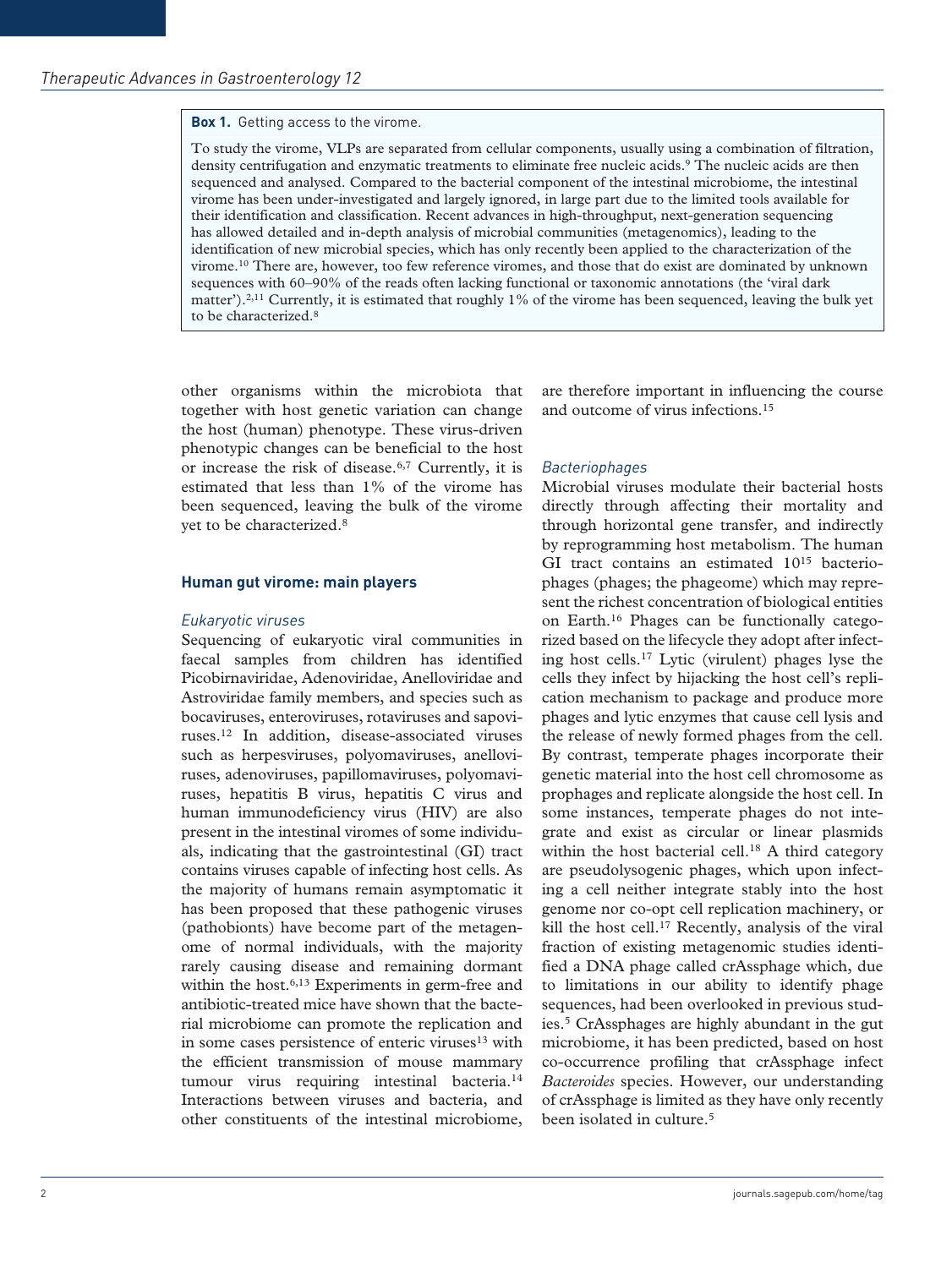## **Acquisition of gut virome communities over time**

Bacterial microbiome communities are established at birth and evolve over time to become 'adult-like' bacterial communities.19–22 While our knowledge of gut bacterial communities is relatively informed, we have a poor understanding of gut virome acquisition. The absence of microscopically detectable VLPs in the first faecal samples (meconium) of newborns is consistent with the intestinal virome being predominantly acquired postnatally.23 Within a week of birth, VLP numbers reach  $10<sup>8</sup>/g$  in faeces, with the initial colonizers originating from a combination of dietary, maternal and/or environmental sources.<sup>23</sup> The infant virome develops in parallel with the bacterial microbiome, with evidence of contractions and shifts in the phage community with age as bacterial communities expand and diversify.24 By adulthood, an individuals' virome reaches a peak, with 80% of viruses persisting over a 2.5 year period (Table 1).<sup>12,24</sup> Eukaryotic viruses, including adenovirus, cytomegalovirus (CMV), herpes simplex virus, enterovirus, Epstein–Barr virus, respiratory syncytial virus and human parvovirus B19, have all been detected in amniotic fluid of healthy mothers delivering healthy babies.25 Transmission of viruses such as HIV, hepatitis, influenza, rubella, CMV and herpes zoster virus through the placenta or vaginally are also well recognized; $26$  however, the influence these viruses may have on the gut virome and the wider gut microbiome is unclear. Other factors known to affect the establishment of the infant gut microbiome include mode of delivery,  $20,27$ breast *versus* bottle feeding<sup>28</sup> and smoking.<sup>29</sup> These factors have yet to be investigated and appreciated in terms of the gut virome.

Lim and colleagues characterized changes to the gut virome in the first few months of life and found that the gut bacteriophage community structure was composed primarily of a rich and diverse collection of phages, with the majority deriving from the Caudovirales order.<sup>26</sup> They also showed that eukaryotic viral population richness was low in infancy and expanded thereafter, while bacteriophage richness was greatest in early life and decreased with age;<sup>24</sup> by 24 months of age there was a marked shift towards an increased relative abundance of Microviridae. In the infant, members of the Picornaviridae, Adenoviridae, Astroviridae, Anelloviridae, Reoviridae and Caliciviridae families were prominent but did not **Table 1.** Virus communities within the human gut.

## **Gut bacteriophages**

Mostly double-stranded and single-stranded DNA phages:

Myoviridae, Podoviridae, Siphoviridae, Inoviridae and Microviridae

#### **DNA viruses:**

| Double-stranded    | Single-stranded |  |  |
|--------------------|-----------------|--|--|
| Adenoviridae       | Anelloviridae   |  |  |
| Herpesviridae      | Circoviridae    |  |  |
| Iridoviridae       |                 |  |  |
| Marseilleviridae   |                 |  |  |
| Mimiviridae        |                 |  |  |
| Papillomaviridae   |                 |  |  |
| Polyomaviridae     |                 |  |  |
| Poxviridae         |                 |  |  |
| <b>RNA viruses</b> |                 |  |  |
|                    |                 |  |  |
| Double-stranded    | Single-stranded |  |  |
| Picobimaviridae    | Caliciviridae   |  |  |
| Reoviridae         | Astroviridae    |  |  |
|                    | Virgaviridae    |  |  |
|                    | Picornaviridae  |  |  |
|                    | Retroviridae    |  |  |
|                    | Togaviridae     |  |  |

## **Definitive pathogenic eukaryotic viruses infecting the gut**

Rotavirus, norovirus, astrovirus, adenovirus (serotypes 40 and 41), enterovirus (only adenovirus is DNA virus, rest are all RNA viruses).

persist throughout early development.24,30 The increase in Microviridae species was not driven by a particular bacteriophage, with bacteriophage and bacterial richness being inversely correlated in an age-dependent manner.<sup>24</sup> Overall, these findings suggest that the microbiome shifts from a high bacteriophage–low bacterial diversity community at 0months towards a low bacteriophage– high bacterial diversity community by 24months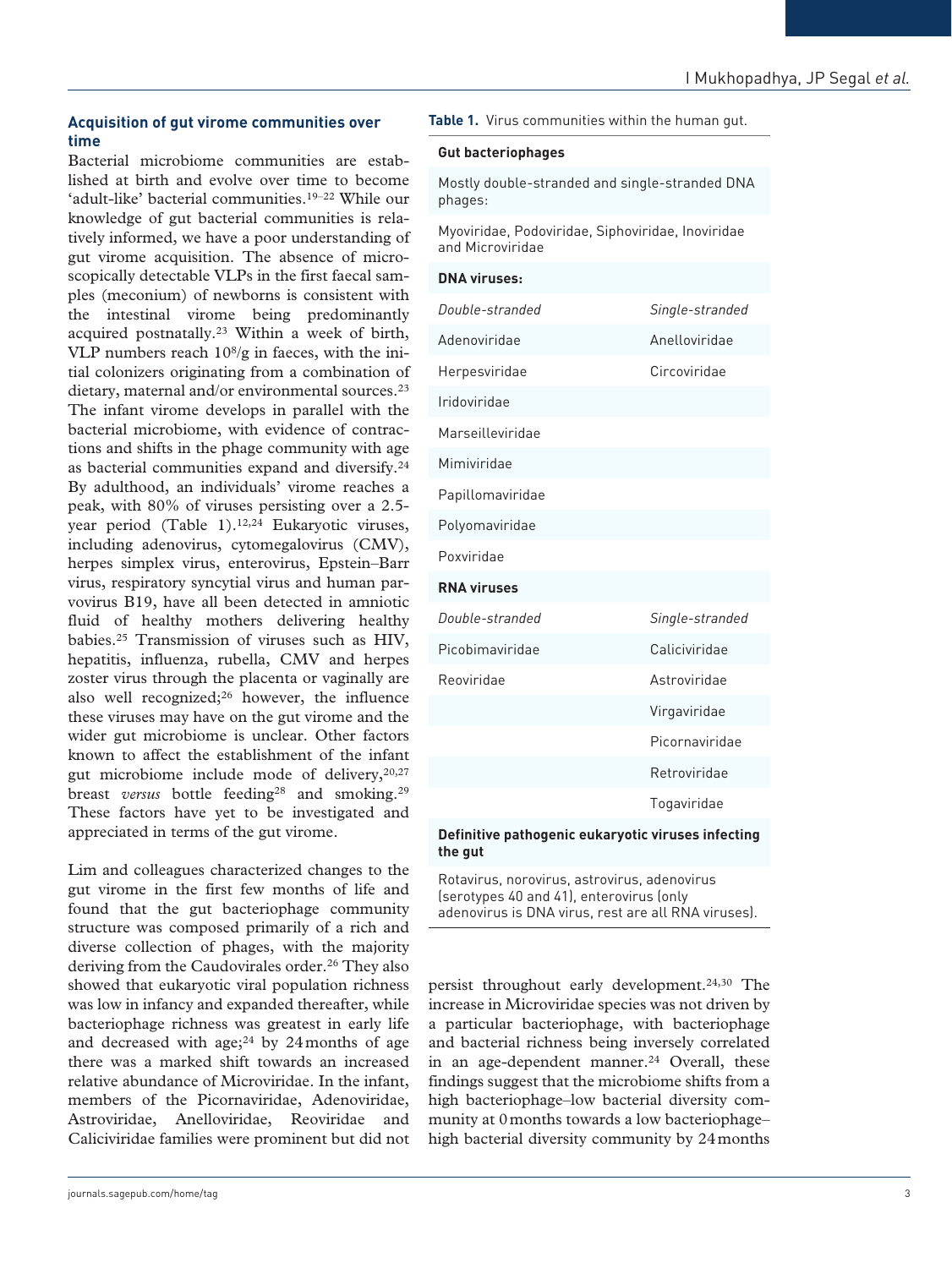of age.24 It has been established that the gut microbiota is dominated by fewer bacterial species at this age, suggesting that bacteriophage diversity is unsustainable longitudinally because of this lower bacterial richness.

Shifts in the virome richness parallels the age at which the infant bacterial microbiome approaches its peak and an adult composition.<sup>19,21</sup> which is consistent with phages playing a role in modulating bacterial community structure and function through their ability to lyse and kill host bacteria.31,32 This further supports the hypothesis that the gut bacteriome and virome follow similar developmental trajectories.

Differences in the gut virome between monozygotic twins sharing the same *in-utero* environment were explored by Reyes and colleagues, 33 who identified virome differences between healthy twin pairs and twin pairs discordant for developing malnutrition. Specifically, they found that members of the Anelloviridae and Circoviridae could discriminate discordant from concordant healthy pairs,<sup>33</sup> suggesting that specific virome signatures are associated with, although not necessarily mediators of, malnutrition. Unlike infant twins, adult twins harboured gut viromes substantially different from those of their co-twins or mother, consistent with environmental factors driving virome community structure and, by implication, function. Diet is an important and constant environmental and lifestyle factor $34$  that can influence the gut microbiome, including its viral component. The viromes of unrelated individuals consuming the same diet show gradual convergence and similar viral community structure.<sup>35</sup> Thus, as with the bacterial component of the intestinal microbiome, the genetic constitution of an individuals' virome is a reflection of their genome, lifestyle and behaviour, with medication and age being particularly important.36

Understanding the link between virome and other microbiome constituents is currently constrained by a lack of standardized protocols for virome analysis, which are required for efficient isolation and analysis. New developments in metagenomics, $37$  enrichment cultures $38$  and bioformatics $39,40$  tools are urgently required to improve our ability to define and characterize viromes.

## **Environmental factors impact on the gut virome**

Gut bacterial density changes over time under the influence of inherited and environmental factors.19,21,41 While gut bacterial densities change in response to environmental factors, the gut virome is relatively more stable within an individual.<sup>33,42</sup> This has been demonstrated in a longitudinal assessment of an individual in whom more than 80% of the viral contigs remained stable over a period of 2.5years.12 The effect of diet on the gut virome was investigated by Reyes and colleagues, who found that when individuals were put on similar diets, a large amount of variance existed between them in terms of their gut virome.<sup>33</sup> Minot and colleagues challenged this theory and suggested that diet had an effect on the gut virome.<sup>10</sup> They found that when patients were put on an identical diet, the gut virome composition became more similar, but not identical, between patients. Kim and colleagues found that mucosal and luminal viromes of obese mice fed a high-fat, high-sucrose 'Western' diet were significantly enriched with temperate phages of the Caudovirales order.<sup>43</sup> The discrepancy in findings may represent the small study numbers, the constraints and variability in methodologies and subject material while exposing the relative lack of our understanding of the gut virome.

Other environmental exposures, such as antibiotic use and location, can substantially affect the gut virome.44 Antibiotics enrich phage-encoded genes that confer resistance via disparate mechanisms to the administered antibiotic, as well as encode genes that confer resistance to other unrelated antibiotics.<sup>45</sup> However, another study has suggested that the data had inflated false positives due to relaxed thresholds for *in silico* detection of antibiotic resistance genes.46

## **Interconnectivity of the virome with other elements of the microbiome and its role in human health**

Transkingdom microbiome interactions between viruses and bacteria can influence host health and disease.26 Intestinal antiviral immunity is reliant on Gram-negative commensal-dependent NF-ĸB signalling, while enteric viral infection protects against intestinal damage and pathogenic bacteria.8,13 Transkingdom interplay adds therefore an additional layer of complexity in terms of host– microbial homeostasis.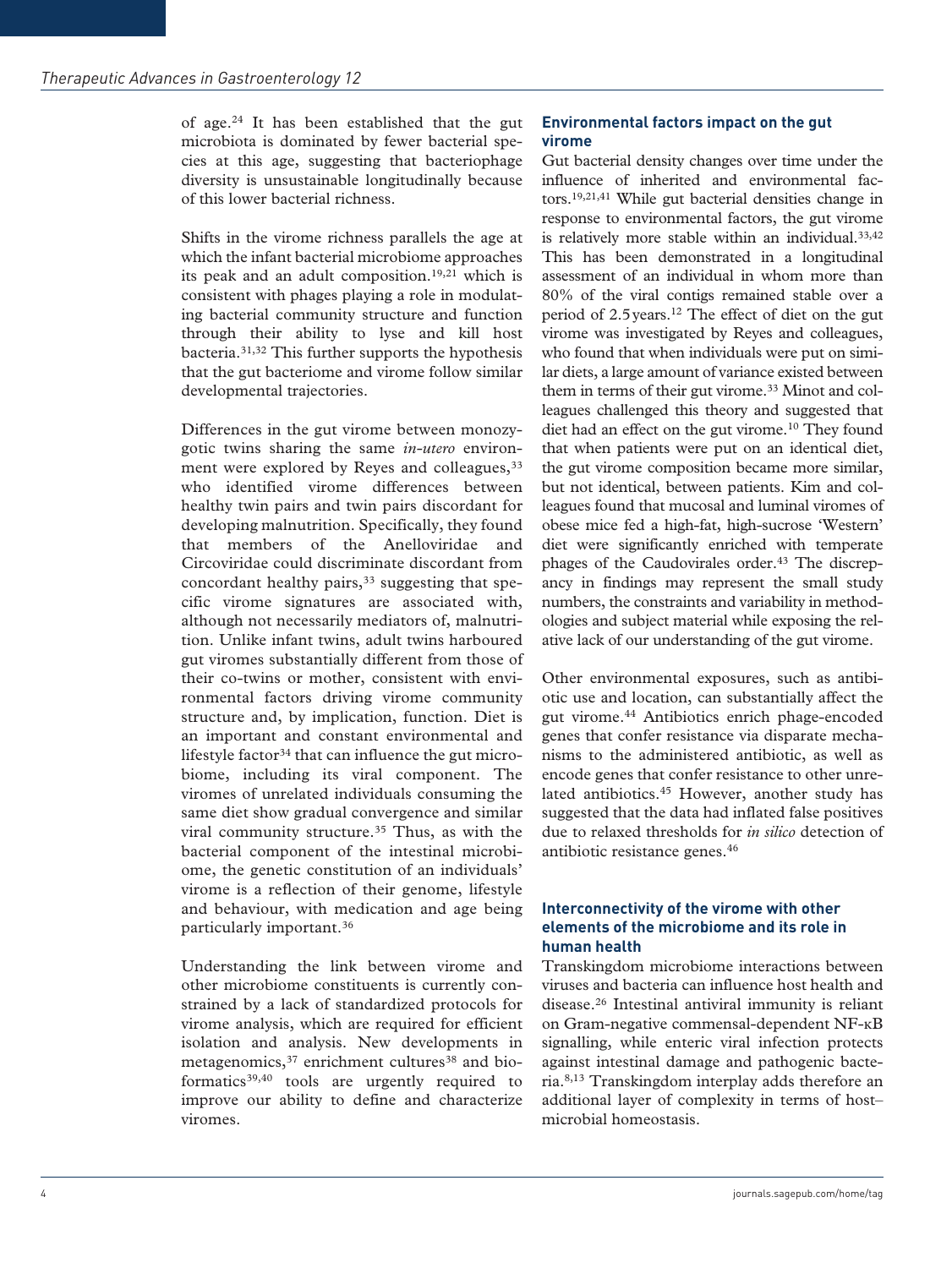By acting as a vehicle for horizontal gene transfer, phages can influence bacterial evolution, diversity and metabolism.12,16 Surprisingly phage populations appear more stable in faecal microbial transplantation (FMT) experiments compared to bacterial communities.47 The pathways and mechanisms of transfer of phage-encoded genes including antibiotic resistance<sup>48</sup> or virulence factors<sup>49</sup> requires a more complete understanding of the functionality of the virome. Phage populations may be more complex than a mere reflection of bacterial communities, making it likely they contribute directly to disease development, including inflammatory bowel disease  $(IBD)^{42,50}$  and other GI conditions. Conversely, it may be possible to reinvent/ repurpose centuries-old phage therapy to deliver health benefits by, for example, returning the patient to a eubiotic state, which is the intention of FMT. However, currently there is little consideration of viral populations in such approaches and it is imperative that donor screening of viromes as well as all components of the gut microbiota is implemented in this age of precision medicine.<sup>51</sup>

## **Coevolutionary dynamics of gut bacteriophages and bacteria**

Several hypothetical models have been proposed to account for phage-driven intestinal dysbiosis (Figure 1).52 In the 'Kill the Winner' model, phages target and kill dominant commensal bacteria that are usually growing the fastest, thus reducing their numbers in the GI tract. The model relies on the specific bacterial population being relatively high within the community as phages cannot actively move and so rely on opportunistic contact with their bacterial host (or prey) in order to infect and reproduce. This approach is therefore only a consideration for dominant members of an ecosystem, with only limited evidence of this occurring within the gut.<sup>53</sup> Even contrived models of the gut microbiota, with the composition stacked towards a single bacterial strain (*E. coli*) alongside coliphage infection, fail to demonstrate the phenomena.54 It is possible that the physical structure and physiological nature of the gut environment restricts such interactions and protects bacterial populations from phage contact.

Another mechanism is the 'Biological Weapon' model, whereby commensal bacteria use the phages they carry as weapons to kill competing bacteria, leading to dysbiosis. By killing competitor bacteria, phages indirectly benefit their host.

This model may play an important role in protection against pathogens, although additional experimental evidence is lacking. Within the gut environment, competition experiments between lysogen and sensitive strains of *E. faecalis* in monocolonized mice showed a transient enrichment of lysogen over sensitive strains.<sup>55</sup>

The 'Community Shuffling' model proposes that environmental stressors such as antibiotic therapy, oxidative stress or inflammation trigger the introduction of prophage into bacteria, resulting in lytic infection of symbiotic bacteria, altering the relationship between symbionts and pathobionts.56 Subinhibitory concentrations of certain antibiotics, including quinolones or beta-lactams, can drive this phenomenon in various gut bacteria.57 Inflammation, through the exacerbation of oxidative stress, may also be responsible for prophage induction.50

In addition to the three models described, which rely on the phages' ability to lyse their hosts, phages can also transfer genes to bacteria to modify their phenotype, which is seen in the 'Emerging New Bacterial Strain' model – in effect establishing lysogeny in their host rather than lysing it. Within the complex environment of the gut, what drives these differential behaviours is unknown, but it is vital to understanding the phage–bacterial ecosystem. Several gut metagenomics studies have highlighted the potential of the virome to confer antibiotic resistance,10,45 and that this behaviour can facilitate the transfer of large bacterial DNA segments between strains. Further supporting this theory, it has been shown that the bacteriophage are able to control bacterial biological functions through the bacteriophage transcription factors during the lysogenic cycle. Specifically, it has been shown that during lysogeny the phage transcription factor Cro can activate the enterohaemorrhagic *E. coli* type III secretion system (T3SS), which has been shown to enhance the virulence of the bacteria.58 Mathematical modelling of the interaction suggests that the nested infection networks affecting phage and bacteria dynamics may involve a much more complex multi-type Lotka– Volterra framework.59 This logistic equation mathematically plots population growth when two species are competing for similar resources within the same environment.

Conversely, gut bacteria simultaneously evolve and develop microbial defence mechanisms against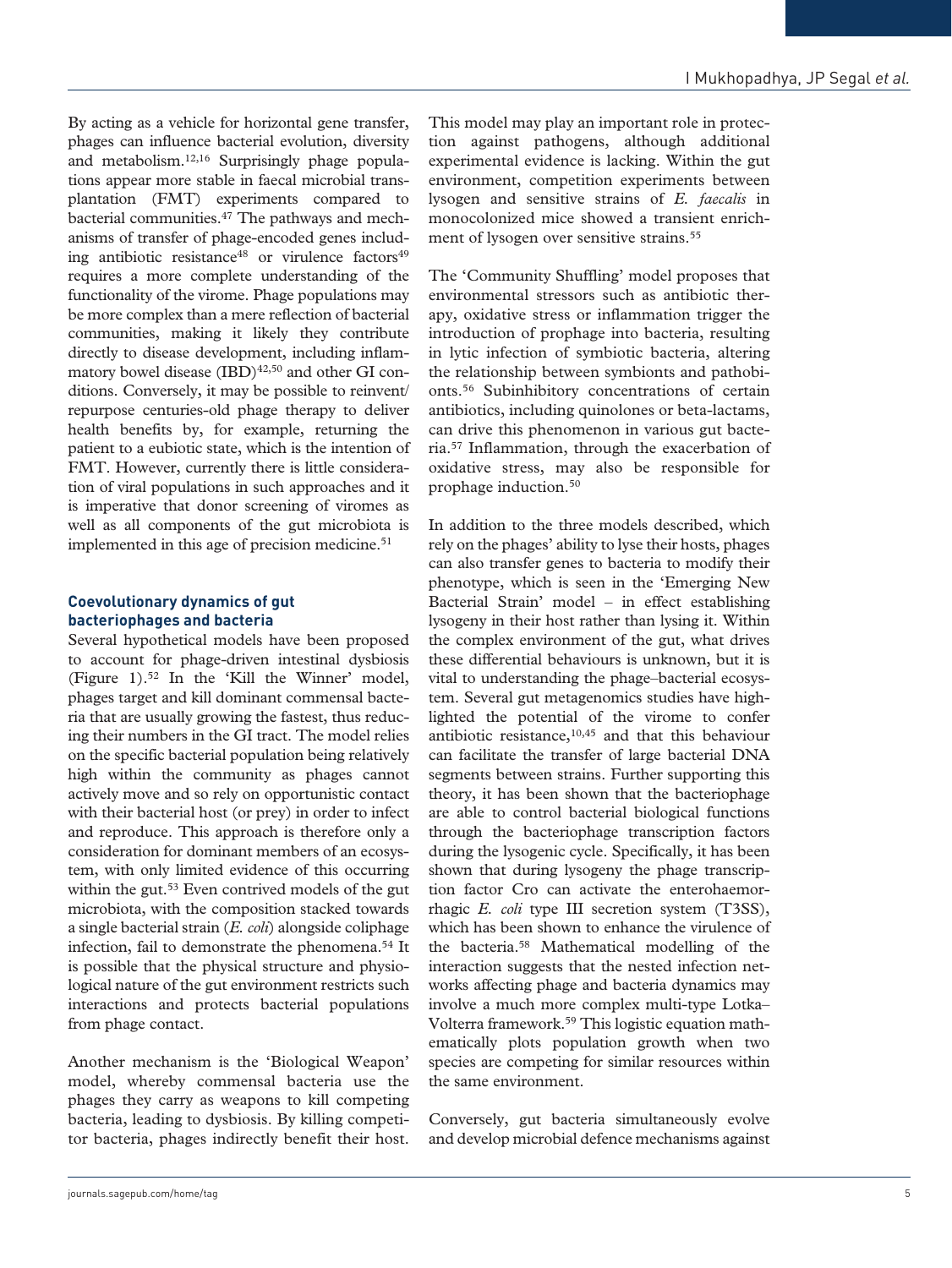

**Figure 1. Proposed mechanisms of phage-driven intestinal dysbiosis.** In the 'Kill the Winner' model, phages target and kill dominant commensal bacteria that are usually growing the fastest, thus reducing their numbers in the GI tract. In the 'Biological Weapon' model, commensal bacteria use the phages they carry as weapons to kill competing bacteria, causing a decrease in bacteria, leading to dysbiosis. The 'Community Shuffling' model proposes that environmental stressors such as antibiotic therapy, oxidative stress or inflammation can trigger the introduction of prophage into bacteria, resulting in lytic infection of symbiotic bacteria, altering the relationship between symbionts and pathobionts. The 'Emerging new bacterial strain' model suggests the potential to increase virulence through acquisition of genetic material – in effect establishing lysogeny in the host rather than inducing lysis.

predatory bacteriophages. The most well studied is the restriction modification system involving bacterial restriction endonucleases which cleave double-stranded phage DNA.<sup>60</sup> To prevent destruction of its own DNA, methyl groups are added.<sup>61</sup> Bacteria can also block or hide their membrane receptors to limit phage propagation, $62$  or increase production of competitive inhibitors that render phage receptors unavailable to phage docking.63 As a failsafe, bacteria can also self-destruct by 'abortive infection', preventing spread of the infection to neighbouring cells.64

The bacterial defence mechanism currently gaining most interest in the context of the gut microbiota is CRISPR-Cas.<sup>65,66</sup> CRISPR (clustered regularly interspersed palindromic repeats) loci together with their associated *cas* genes provide acquired immunity and defence by bacteria. CRISPR-Cas interfere with phage replication and can play a significant role in microbial community structure, including within the gut microbiota, although they are not infallible.<sup>67</sup> The importance of this phenomena within the gut microbiota requires deep sequencing metagenomics studies to allow CRISPR-Cas systems to be studied.

These evolutionary survival tactics by the bacteriophages and bacteria makes for a dynamic and constant arms race, often referred to as the Red Queen race/hypothesis in which both parties are 'continuously running to stay in the same place' or evolving in equal measure but keeping pace with each other, resulting in a zero-sum game. In an experimental model that highlights this, a novel bacteriophage, p10 (related to Myovirus Felix O1), its host *E. coli* strain LF82 and an *E*. *coli* strain MG1655 (to which p10 cannot bind), a virulent bacteriophage was able to adapt by utilizing the gut microbiota to mutate and infect the *E*. *coli* strain MG1655 within a murine gut but not *in vitro*. This suggests that the gut microbiota are key intermediates for phage mutations, allowing them to switch host and to exist.<sup>68</sup> Understanding more about the mechanisms that maintain relationships and the balance between bacteriophages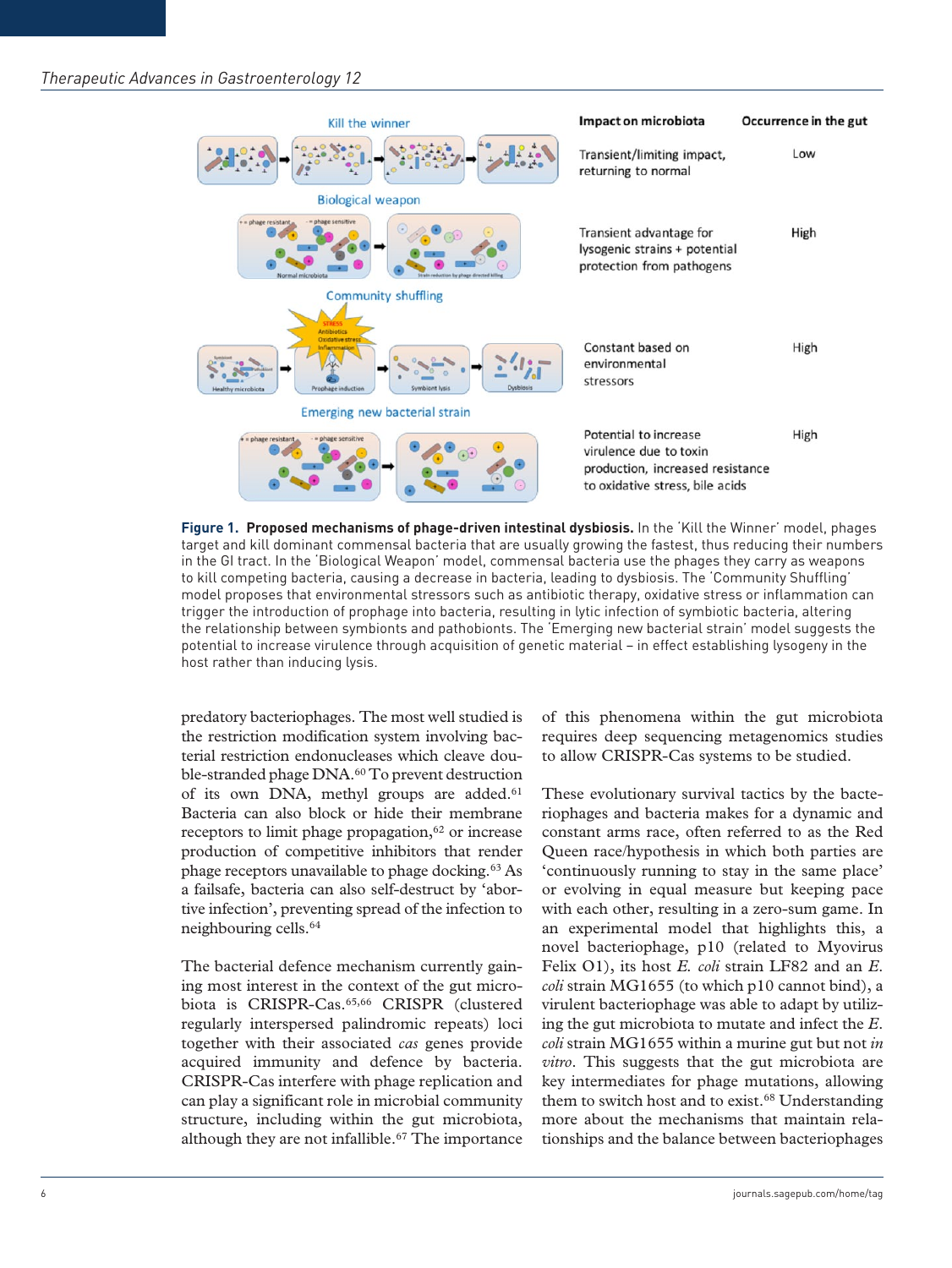and bacterial populations in the gut is crucial in understanding the perturbations that occur in the healthy gut microbiota which result in diseased states such as IBD and cancer.

Most studies have focused on the dysbiotic process in bacterial populations, wherein there is a shift from symbiotic to pathogenic. Four different scenarios can occur with respect to the bacteriophage and the bacterial population which can either suggest manifestations of disease or stable equilibrium states leading up to inflammation. If the bacterial richness increases with a parallel increase in the richness of the bacteriophage component, it would signify that the latter are proliferating simply as a result of more host bacteria to prey open. Conversely, a decrease in both components could be interpreted as scarcity of bacterial prey adversely impacting the bacteriophages. However, an increase in bacteriophage richness with a concomitant decrease in bacterial richness has a totally different connotation as it implies that the former is the driver and orchestrator of these changes. This pattern of changes has been documented in IBD in the seminal paper by Norman and colleagues.42 Finally, the combination of increased bacterial richness accompanied by a decrease in bacteriophage richness implies that the bacteria have a survival advantage and are the initiators of change. It is imperative that robust disease definitions are adhered to in disease conditions to elucidate the exact nature of the perturbation of the intricate relationship of bacteriophages and bacteria in the gut.

The recent increase in metagenomic studies will allow these interactions to be interrogated in more detail in the coming years. This approach has already led to discovery of hitherto unknown viruses. A particularly striking case of a virus discovered via metagenomics is crAssphage, which is by far the most abundant human-associated virus known, comprising up to 90% of sequences in the gut virome.69 The significance of these viruses in health or disease is still not clear.

## **The gut virome in GI diseases**

When considering the role of the enteric virome in the aetiopathogenesis of GI diseases, the bridge from association to causation needs to be crossed. Enteric eukaryotic viruses and bacteriophages can kill host cells and bacteria respectively to release potential activators of chronic inflammation. The role of the bacterial microbiome as a possible intermediary in

this interaction has been documented in *Atg16/1* deficient mice, where murine norovirus induced pathological changes that were akin to Crohn's disease (CD), a chronic relapsing and remitting IBD, and these changes were abolished with antibiotics.70 A further experimental model has shown that pretreatment with an antiviral cocktail caused mice to display more severe dextran sulphate sodiuminduced colitis when compared with mice that were not pretreated, highlighting that the virome may play a protective role against colitis. Furthermore, they found mice that were reconstituted with TLR3+7 agonists had resolution of their colitis and suggested that the resident intestinal virome through TLR3 and TLR7-mediated IFN-β secretion by plasmacytoid dentritic cells plays a protective role in gut inflammation.71 These experimental model suggests the importance of the virus–bacterial-host interactions in GI diseases and highlights the importance of viruses as initiators of inflammation (Figure 2). However, evidence for specific viruses acting as triggers for IBD has not been validated in human studies72 and a full understanding of the role of the virome is needed.73 With newer metagenomic methods it is now possible to study the 'entire virome' as a cohesive ecological unit that can change as a whole and impact on host immunity and result in disease. The entire viral genetic material can now be assessed, but a large proportion of this cannot be correctly annotated as the viral database is still quite rudimentary. With increasing additions of sequences in the coming years, the identification and understanding of the gut virome will continue to improve.

## *Inflammatory bowel disease*

Evidence suggests that a core healthy gut phage community is reduced or altered in patients with IBD (Table 2).74–76 This was first suggested by Lepage and colleagues, who identified higher numbers of bacteriophages by epifluorescence microscopy in mucosal samples of patients with CD compared to controls.<sup>50</sup> Transmission electron microscopy (TEM) identified bacteriophages as members of the Siphoviridae, Myoviridae and Podoviridae, which was confirmed by DNA sequencing. It was noted that patients with CD had more VLPs per biopsy than healthy individuals. Additionally, there were fewer VLPs per biopsy from ulcerated mucosa of CD patients than nonulcerated specimens. In an experimental model it has been shown that the gut inflammation is the driver for bacteriophage transfer; specifically, it was shown that transfer of the prophage SopEΦ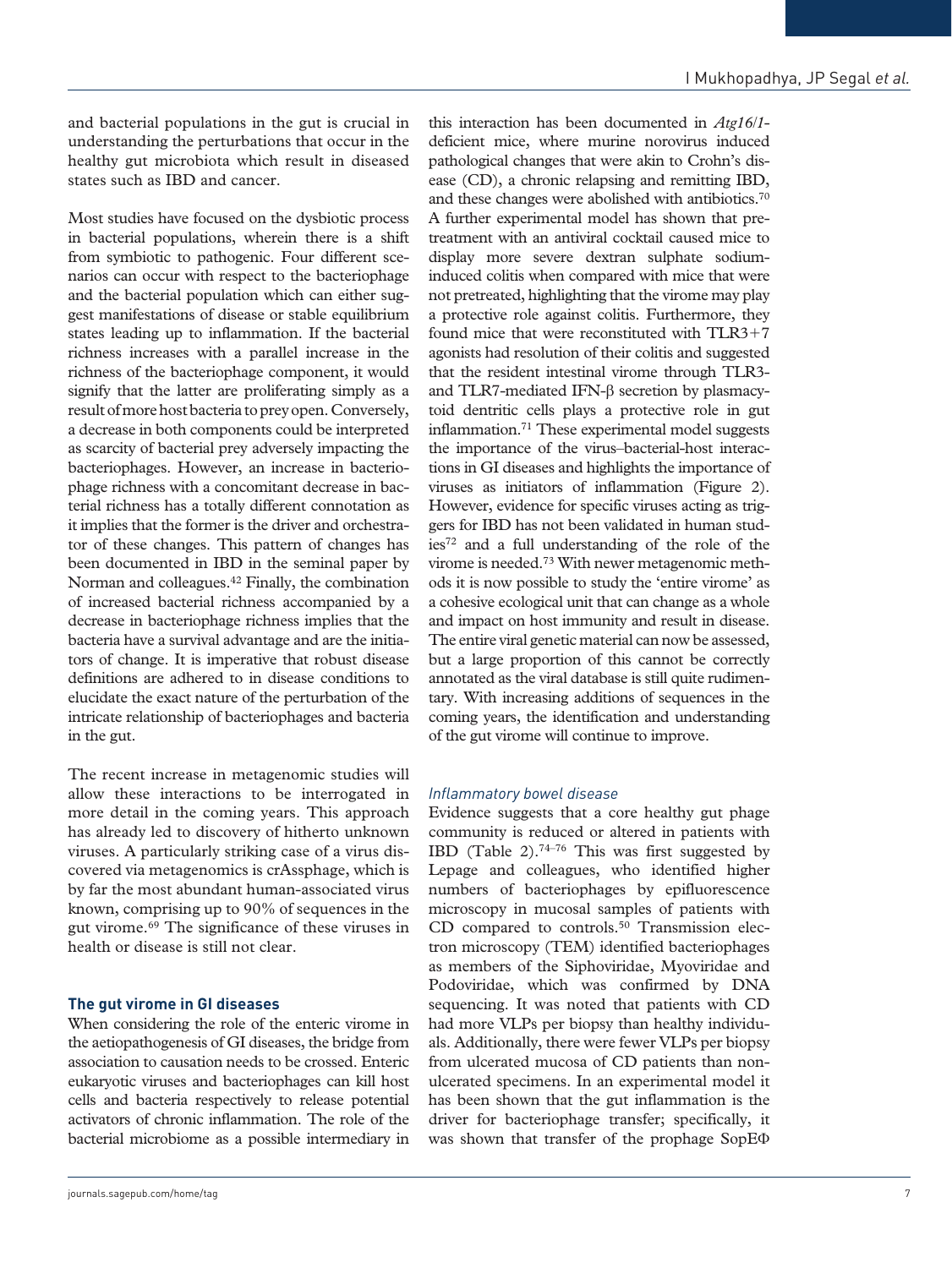

**Figure 2. Schematic representation of the alteration of the enteric virome and bacteriome in inflammatory bowel disease.** There is an expansion of bacteriophages with increased richness of the gut virome and an associated decrease in richness and diversity of the gut bacteria leading to 'microbial dysbiosis', which could be the trigger for chronic inflammation in IBD. Alteration of the viral–bacterial dynamics may also lead to increased bacterial lysis and release of microbe-associated molecular patterns (MAMPs) that could attract inflammatory cells in the lamina propria. The luminal changes could also be an 'epiphenomenon' as a result of the inflammatory cascade.

between two *Salmonella* Typhimurium strains SL1344 and ATCC14028S, was increased in the presence of gut inflammation, with a >55% lysogenic conversion to ATCC14028S compared to a lysogenic conversion reduction of 105 in the absence of any inflammation.<sup>77</sup>

Metagenomic surveys have confirmed these virome alterations in patients with CD.74,78,79 Ileal biopsies, colonic biopsies and gut washes from paediatric CD patients and ileal biopsies from control patients<sup>78</sup> identified the same three Caudovirales family members identified by TEM.50 Although the largest number of virus sequence matches were found in the patients with CD, the study lacked an in-depth analysis of differences in richness and diversity of the gut virome in these patients. This finding was replicated by Wang and colleagues in their analysis of colonic biopsies from IBD patients and controls, wherein a difference in both abundance of viruses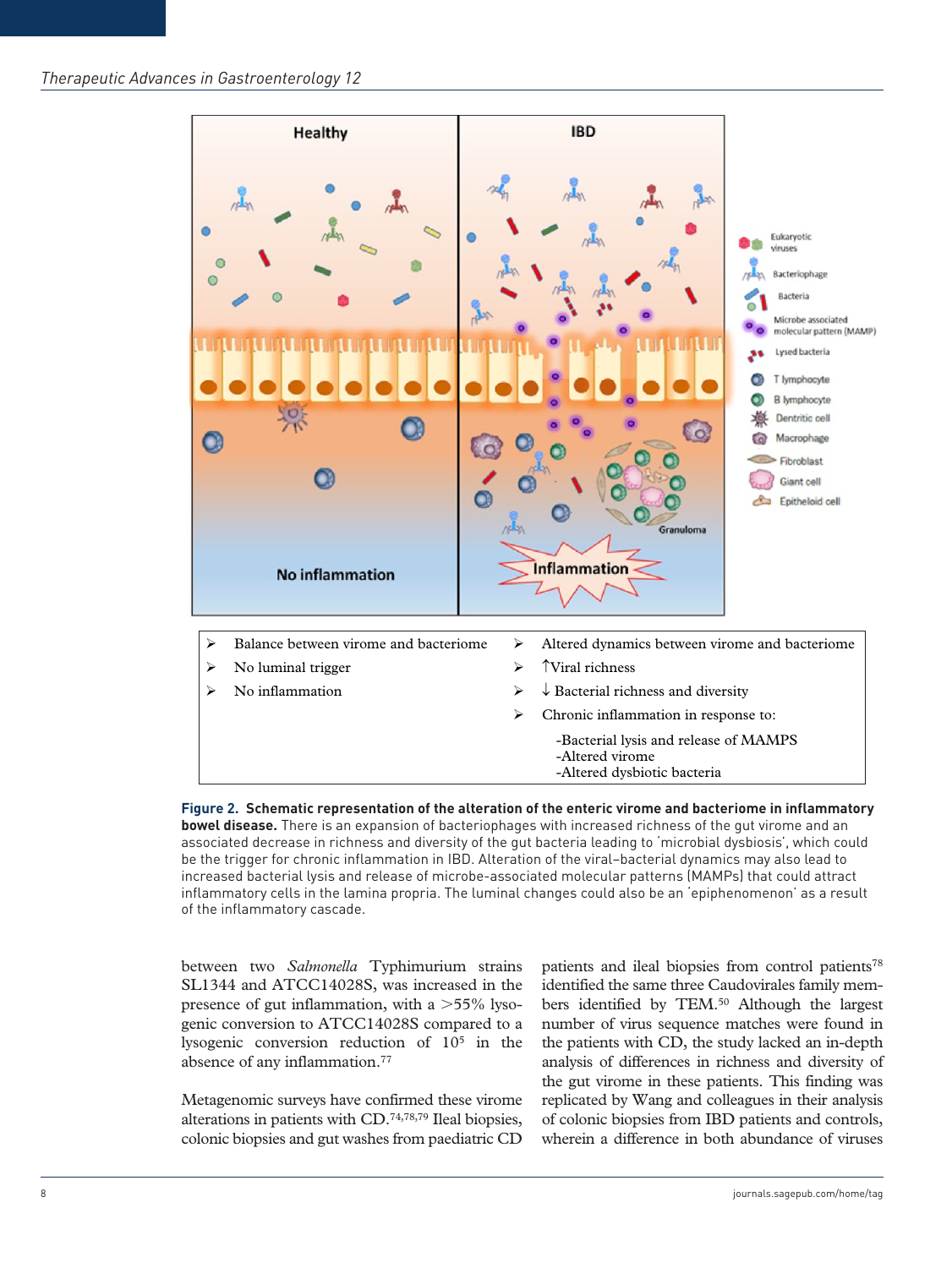| Year | <b>Patient</b><br>cohort | Age group  | <b>Sample</b><br>source                                  | Number of<br>patients                                                                                                                        | Number of<br>controls                                                                                                                            | <b>Method</b>                                                                                                   | <b>Key findings</b>                                                                                                                                                                                                                             |
|------|--------------------------|------------|----------------------------------------------------------|----------------------------------------------------------------------------------------------------------------------------------------------|--------------------------------------------------------------------------------------------------------------------------------------------------|-----------------------------------------------------------------------------------------------------------------|-------------------------------------------------------------------------------------------------------------------------------------------------------------------------------------------------------------------------------------------------|
| 2008 | CD                       | Adult      | Colonic<br>biopsies                                      | 19                                                                                                                                           | 14                                                                                                                                               | Epifluorescence<br>microscopy,<br>transmission<br>electron<br>microscopy                                        | <b>T</b> Bacteriophages<br>detected in the<br>mucosa from CD<br>patients than from<br>healthy individuals                                                                                                                                       |
| 2013 | <b>CD</b>                | Paediatric | Ileal and<br>colonic<br>biopsies,<br>gut wash<br>samples | 6, 3                                                                                                                                         | 8                                                                                                                                                | Viral<br>metagenome<br>- 454<br>pyrosequencing<br>Roche GS-FLX<br>Titanium                                      | Differences in<br>bacteriophage<br>composition between<br>CD patients and<br>control individuals                                                                                                                                                |
| 2013 | <b>CD</b>                | Adult      | Faeces,<br>ileum<br>tissue                               | 11, 1                                                                                                                                        | 6                                                                                                                                                | Viral<br>metagenome<br>- 454<br>pyrosequencing<br>Roche GS- FLX<br>titanium plus                                | $\downarrow$ Diversity of viral<br>and bacterial<br>communities<br>in CD samples<br>compared with the<br>control group 1<br>Variability between<br>the CD samples in<br>both virome and<br>microbiome                                           |
| 2015 | $CD +$<br>UC             | Adult      | Colonic<br>tissue<br>(biopsy/<br>surgery)                | 10                                                                                                                                           | 5                                                                                                                                                | Viral<br>metagenome -<br>Illumina HiSeg<br>2000 sequencing<br>platform                                          | ↑ Viral sequences<br>in CD<br>Difference in<br>abundance and<br>diversity within the<br>virome between CD<br>and control group                                                                                                                  |
| 2015 | $CD +$<br>UC             | Adult      | Faeces                                                   | <b>UK Cohort</b><br>(UC 21, CD<br>14) Chicago<br>cohort (UC<br>17, CD 8)<br>LA cohort<br>(UC 22, CD<br>1) Boston<br>cohort (UC<br>15, CD 20) | <b>UK Cohort</b><br>(HC 22)<br>Chicago<br>cohort<br>(HC <sub>24</sub> )<br>LA cohort<br>(HC <sub>0</sub> )<br><b>Boston</b><br>cohort<br>(HC 10) | Viral<br>metagenome<br>- Roche 454<br>(initial study) and<br>Illumina MiSeg<br>platform (in-<br>depth analysis) | $\uparrow$ Viral richness<br>and Caudovirales<br>expansion in CD and<br>UC<br>$\downarrow$ Decreased<br>bacterial richness<br>and diversity in UC<br>and CD Inverse<br>correlation of<br>Caudovirales with<br>prevalent bacterial<br>taxa in CD |
|      |                          |            |                                                          |                                                                                                                                              |                                                                                                                                                  |                                                                                                                 |                                                                                                                                                                                                                                                 |

**Table 2.** Summary of studies assessing the enteric virome in IBD patients.

UC, ulcerative colitis; CD, Crohn's disease; HC, Healthy controls.

and diversity within the virome was noted.79 There was a suggestion that viral abundance and diversity were associated with differences in the bacterial composition within the colon, suggesting a role of the gut virome in bacterial dysbiosis.

The report from Pérez-Brocal, on the other hand, was the first to use metagenomics to systematically

analyse the correlation of the viral and bacterial components of the microbiome in patients with CD.74 The study confirmed the presence of the same three dominant Caudovirales family members but in contrast showed decreased diversity and abundance of viral sequences in patients with CD as opposed to controls. They also found a parallel decrease in diversity and abundance of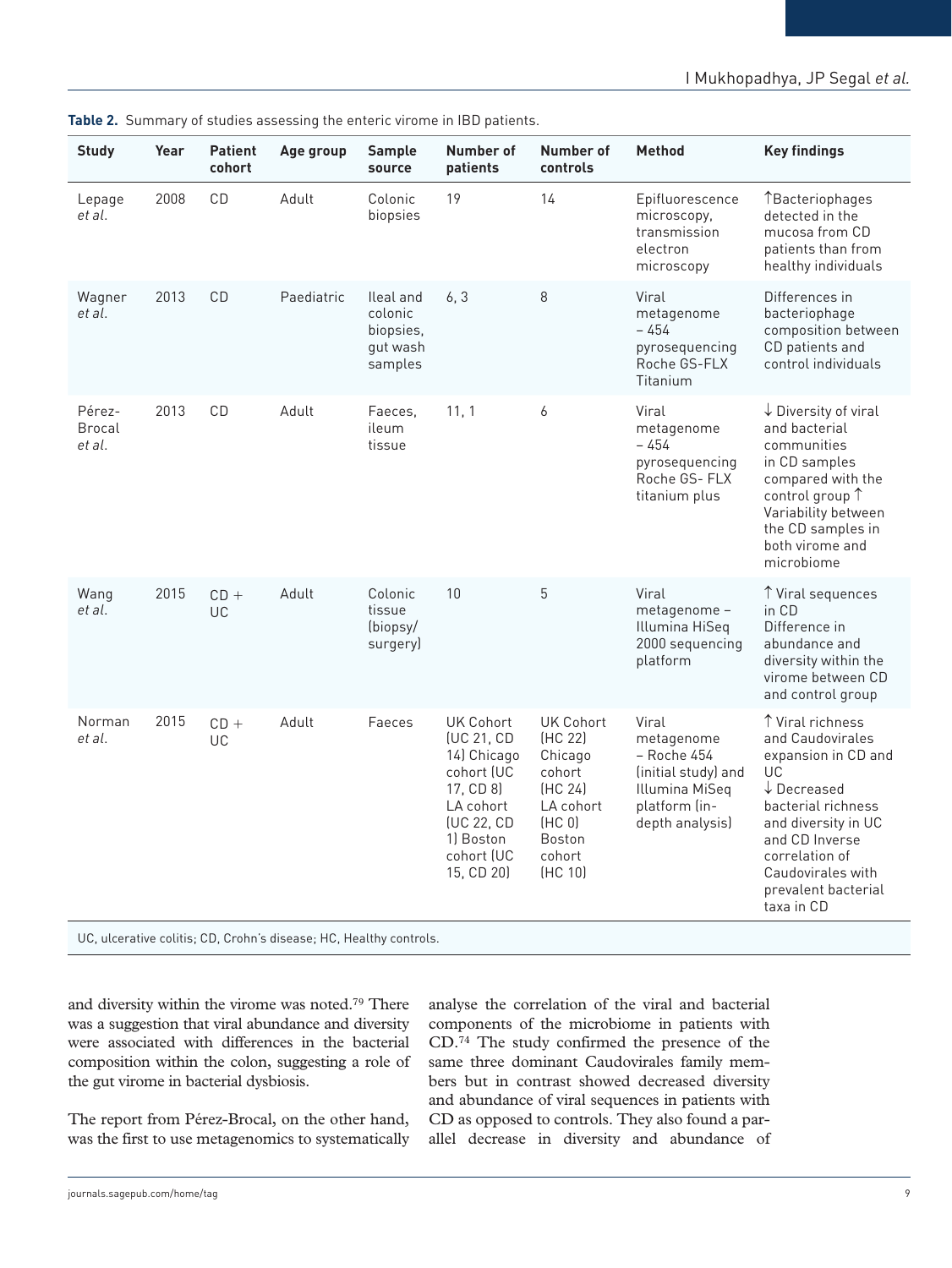bacteria in CD patients, which has been replicated in multiple other studies. One of the key findings from the analysis of viral sequences was an overrepresentation of *Synechococcus* phage S CBS1 and Retroviridae family of viruses in CD patients, identifying them as potential disease biomarkers.

A more definitive study highlighting the interaction of the gut virome and its intrinsic interplay with bacteria was carried out on a cohort of UK IBD patients and their healthy household contacts [12 household controls, 18 CD and 42 ulcerative colitis (UC)] and subsequently validated in two US IBD cohorts.42 A significant expansion of Caudovirales bacteriophages in both CD and UC patients was noted. No such distinction was noted with richness or diversity of Microviridae, suggesting that the bacteriophage increase was restricted to certain taxa. Significant reductions in bacterial diversity and richness were observed in both CD and UC patients, which was inversely correlated with the expansion of Caudovirales bacteriophages. This led to speculation that the viral changes were the primary driver in the process, with secondary shifts in the bacterial population. The exact reason for the expansion of the Caudovirales bacteriophages was unknown, but could have been related to diet or activation of prophages from commensal gut bacteria. Although Caudovirales bacteriophages expanded in both CD and UC patients in the US cohorts, the specific relationships between bacteriophage and bacterial taxa seen in the UK cohort were not seen. Bacteroidaceae bacterial families were correlated inversely with several Caudovirales taxa in CD, but Caudovirales were positively correlated with Enterobacteriaceae, Pasteurelloacaeae and Prevotellaceae in CD. These correlations were not present in UC patients, suggesting a (environmental/lifestyle) distinction between these two subgroups of patients.

The relationship of phages and their bacterial 'prey' was studied in IBD patients from the cohort of Norman and colleagues, with specific reference to *Faecalibacterium prausnitzii*. 80 A higher occurrence and proportion of some *F. prausnitzii* temperate phages in patients with IBD suggests that this increased activity is possibly related to the depletion of *F. prausnitzii.* This result is clinically very pertinent since IBD patients have been documented to have a lower abundance of *F. prausnitzii* in their microbiota.81 The mechanistic relationship of the phages and their bacterial hosts needs to be studied to elucidate the causative role of the virome in IBD.

Most studies on gut viral populations have focused on DNA viruses, of which bacteriophages make up the largest cohort and the methods utilized do not address or include RNA and enveloped viruses.42 This obvious deficiency needs to be addressed as many pathogenic enteric viruses are RNA viruses. However, a small study on two normal participants found that the majority of RNA viruses detected in the faeces were plant pathogens and most likely diet-derived.82 The likelihood of such dietary-acquired bacteriophages acting as triggers for changing gut bacterial populations and initiating inflammation is an attractive hypothesis that needs to be validated. Conversely, the transient contact of diet-derived RNA with the bacterial population in the lumen and the gut immune system brings into question their importance in the pathogenesis of IBD.

## **Current microbial therapeutics and consideration of the virome**

With recent advancements in sequencing technology the diversity of the enteric human virome is being increasingly revealed, leading to new possibilities for altering the gut microbiota to prevent or treat disease or to reduce disease risk. Recognizing that the gut microbiota can be manipulated by diet, smoking, prebiotics, antibiotics, probiotics, synbiotics and FMT,<sup>83</sup> attempts have been made to restore human health utilizing a variety of these approaches. However, there is a paucity of data reflecting their impact on the gut virome.

FMT is a successful treatment for refractory *Clostridium difficile* infection (CDI), with cure rates of 87%.84 FMT also shows promise in IBD, although additional studies are required as current findings indicate donor selection is crucial for successful outcome.85–88 While shifts in bacterial communities using FMT are well established, less is known on its role in altering the gut virome and its influence on disease activity. A recent study assessing FMT in the treatment of CDI showed that CDI patients who responded to FMT took on a more significant donor-derived enteric virome component compared to nonresponders. In addition, all recipients infused with donor faeces containing greater Caudovirales richness than the recipient were cured.<sup>51</sup> Furthermore, it suggested that responders to FMT has significantly lower eukaryotic virome richness than nonresponders at baseline.89 These studies highlight that restoration of virome communities are as important as the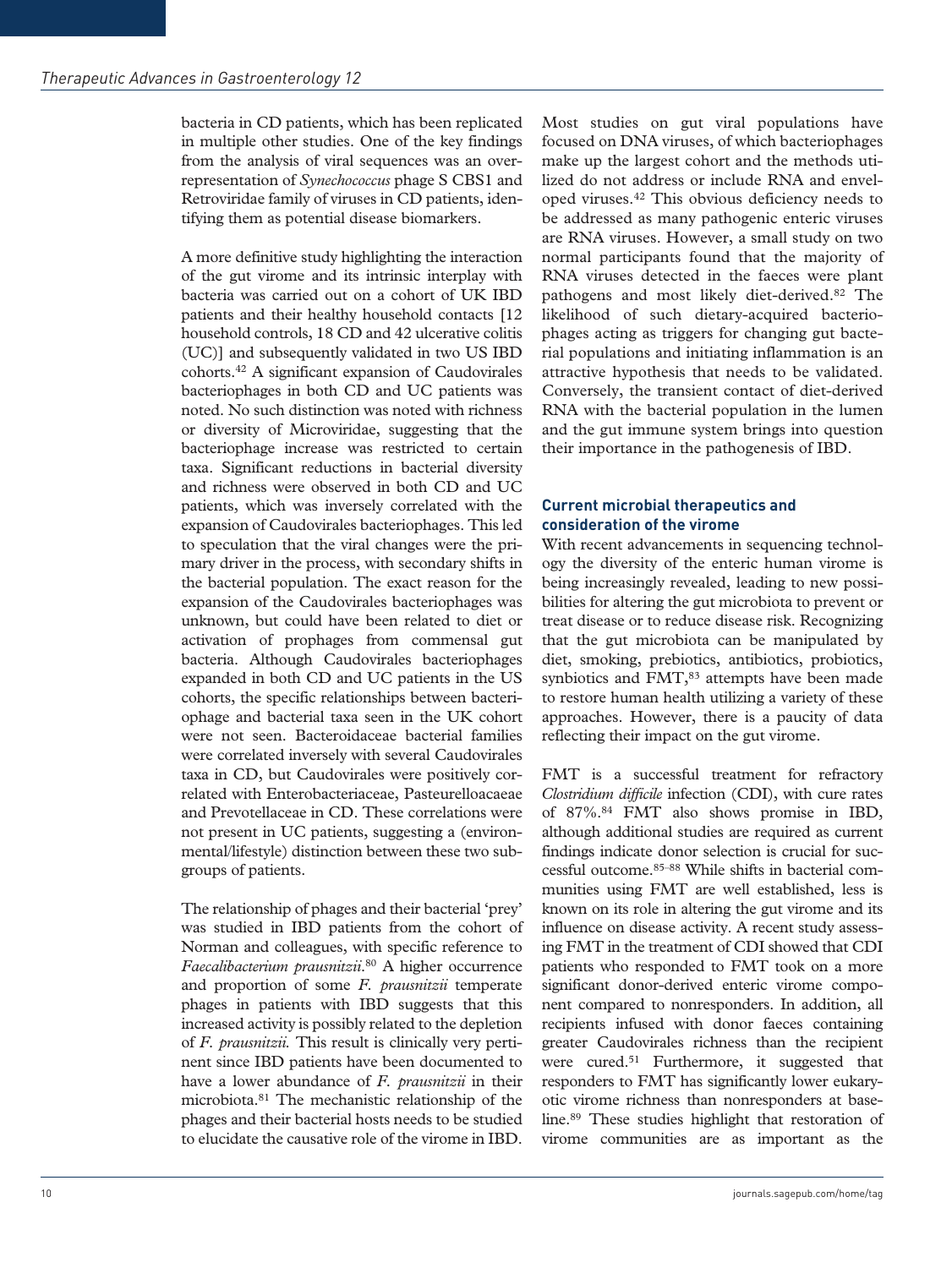**Box 2.** Major questions that remain to be answered in order to allow the gut virome field to move forward.

- **1. How should controls be selected?** What is an appropriate control/comparator group for virome studies in different healthy or diseased cohorts? Such a group needs to account or exclude key confounders of individual microbiome variability, such as age, sex, lifestyle, environment, geography and behaviour that can all to some extent impact on the structure and function of microbiomes in the short or long term. The use of related individuals living in the same household and environment may be a better comparator group than unrelated randomly sourced individuals.
- **2. What sampling approach to use?** Cross-study comparisons of datasets is difficult if not impossible due to differences in sample collection, handling, storage and processing (e.g. VLP isolation, DNA/ RNA extraction, sequencing platforms and parameters). There is an urgent need to develop standardized protocols and establish Gold Standard procedures and protocols.95
- **3. Viromics.** There is currently no open-access, easy-to-use bioinformatics pipeline that uses raw sequence reads that can remove host DNA, search for bacterial contaminants, and assign taxonomy and functionality to viruses within a sample. Innovative viromics tools have recently been described for characterizing aquatic viromes (e.g.  $iVirus<sup>96</sup>$ ), although their application to human virome analyses is limited by the need to incorporate modifications to filter out nonviral sequences.

bacterial component, with donor selection – based on virome characteristics – needing to become more considered. A further study reported outcomes following treatment of CDI using sterile faecal filtrate transfer.90 This filtrate contained only the bacterial debris, proteins, antimicrobial compounds, metabolic products and oligonucleotides/DNA rather than intact microorganisms. Following the faecal filtrate administration, faecal samples were dominated by *Lactococcus* bacteriophages and the phageome of the patient was substantially altered, which persisted after 6weeks. Broecker and colleagues used FMT to treat CDI and found phages were equally abundant in the treatment-responsive patient and donor.<sup>91</sup> They also found that a healthy microbiota appears to be characterized by low phage abundance and that patients receiving FMT established a virome that was similar to that of the donor.47 They therefore suggested that FMT transferred a core population of viruses. Significantly, on longer-term follow up they found phage communities of the treated patient remained similar to those of the donor in composition diversity and richness. These studies suggest that FMT may in some way alter the gut virome, but limitations in our ability to fully characterize the gut virome limits our understanding of how they are transferred and their specific role in response to FMT.

The metagenomic assessment of the gut virome has also been performed in a solitary patient with refractory CDI who was followed up over a period of nearly 5years after FMT.47,92 In this study, the virome profile remained stable and donor-like over the period of sequential follow up, suggesting stabilization of the gut virome over time. There are no definitive phages identified against *C. difficile* so far and this may preclude their definitive role in causation of this infection.<sup>93</sup> However, the virome may play a role in clearance of CDI, as the study by Zuo and colleagues showed that recipients treated with donor faeces consisting of a greater richness of Caudovirales than that of the recipient were all cured with FMT.51

Only a single study to date has reported on changes in the virome of FMT in the context of IBD. The study by Chehoud and colleagues investigated the impact of a single healthy adult donor and three paediatric UC recipient patients who received 22– 30 FMT treatments over the course of 6–12weeks. Using metagenomics, samples from the donor and the three recipients (before, during and after FMT treatment) were assessed and showed that treatment of UC using FMT was associated with the transfer of numerous temperate phages, but no viruses corresponding to pathogenic viruses that infect human cells were detected.<sup>94</sup> The authors proposed that the transfer of phages was a characteristic of FMT although the stability of phage populations or the long-term clinical significance of phage transfer requires further investigation.

## **Conclusions/perspective**

Characterization of the gut virome is still in its infancy, with a requirement for new viruses to be identified and characterized in order that its full functional impact can be defined. We are a very long way from proving Koch's postulates of disease causality for the gut virome and its constituents. Major questions remain in order to allow the field to move forward (Box 2). The continued evolution of high-throughput sequencing accessibility is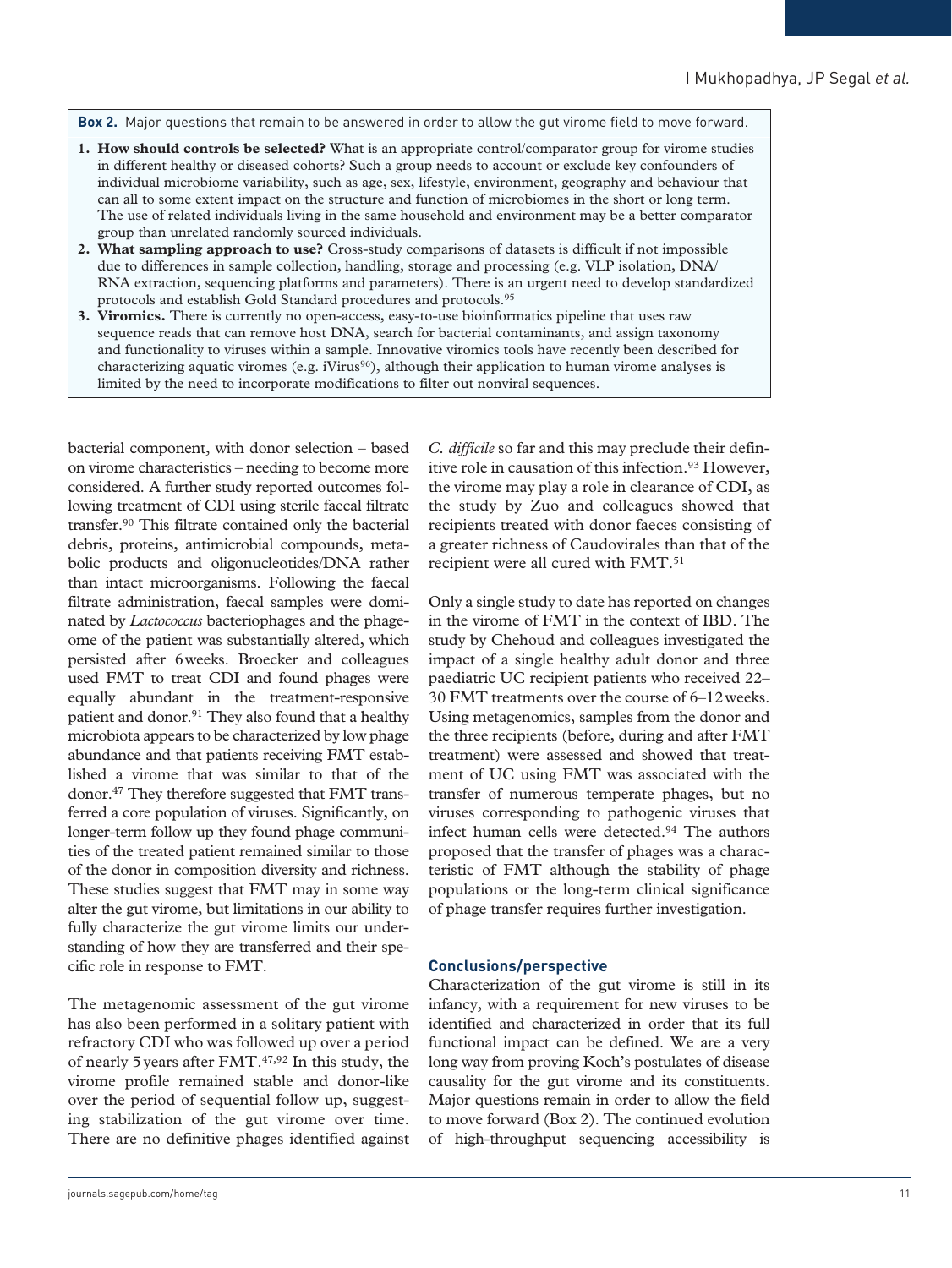allowing our understanding of the gut virome to increase exponentially, but this still lags behind our ability to interrogate other components of the gut microbiota. The 'elephant in the room' remains that our understanding of viromes to date is principally built and based on fragments of sequences and fragmented genomes of prophages which may not generate productive/infective phages. It is highly possible that the gut virome may be an undiscovered entity in understanding disease pathways that contribute to the inflammatory process. However, in order to discover this, consideration of the gut virome needs to parallel that of gut bacterial and fungal diversity. Once the intrinsic tripartite relationship between the three components of the gut microbiome is clearly understood and its alteration documented in IBD, the field of microbialbased IBD therapeutics will be transformed.

## **Contributors**

All authors contributed equally to the literature search, preparation of figures and panels, and writing of the manuscript.

## **Funding**

IM and GH would like to acknowledge support from the Fellowship Support Award (Grant code: RG12724-15) through the Wellcome Trust Institutional Strategic Support Fund (ISSF @ Aberdeen).

## **Conflict of interest statement**

The authors declare that there is no conflict of interest in preparing this article.

## **Glossary**

**Antibiotic resistance:** the ability of bacteria and other microorganisms to resist the effects of an antibiotic to which they were once sensitive.

**Bacteriophage:** any virus that can infect and live within a bacterium, replicating itself and which usually destroys its host.

**Bioinformatics:** computational approaches to the analysis, management and storage of biological data.

**Colitis:** inflammation of the colon/large intestine. **CRISPR:** clustered regularly interspaced short palindromic repeats are segments of prokaryotic DNA that can be used to facilitate genome editing.

**Dysbiosis:** an imbalance in microbial diversity that is usually characterized by a decrease in specific members and an increase in other members – usually with less beneficial properties.

**Enrichment cultures:** growth medium with specific factors that will support the growth of a particular microorganism while inhibiting the growth of others.

**Faecal biotherapy:** classification of all processes that transfer faecal microbes from a donor to a recipient.

**Faecal microbial transplantation (FMT): the** process of transferring faecal bacteria from a donor (healthy individual) to a recipient.

**Gram-negative commensal-dependent NFĸB signalling:** The process through which Gram-negative commensal bacteria in the gut activate NF-kappaB immune signaling to maintain a constant state of physiological inflammation in the gut.

**Gut bacterial community:** the collection of bacteria which resides in the gut. In humans this usually comprises predominantly of members of the Firmicutes, Bacteroides, Proteobacteria and Actinobacteria phyla.

**Gut virome:** the collection of viruses that inhabits the gut environment and which is known to be highly individual.

**High-throughput sequencing:** techniques that allow the genetic code of the DNA sequence to be elucidated through the use of rapid analysis methods.

**Horizontal gene transfer:** movement of genetic material between organisms rather than through vertical transmission – that is, parent to offspring.

**Host–microbial homeostasis:** the coevolution of the host and its resident commensal microbiota to the mutual benefit of all stakeholders.

**Immunocompromised:** a state in which an individual's immune system is weakened or absent and therefore less able to fight infections.

**Immunosuppression:** a reduction in the activation or efficacy of the immune system

**Inflammatory bowel disease (IBD):** an umbrella term for chronic inflammatory diseases of the bowel, including CD and UC.

**Intestinal microbiome:** the collective genomes of all microorganisms in the gut ecosystem.

**Metagenomic sequencing:** direct sequencing or genetic analysis of all genomes contained within a sample.

**Microbial transfer experiment:** transfer of microbial material from a donor to a recipient.

**Monozygotic twins:** twins who develop from one zygote, meaning they share identical genetic information.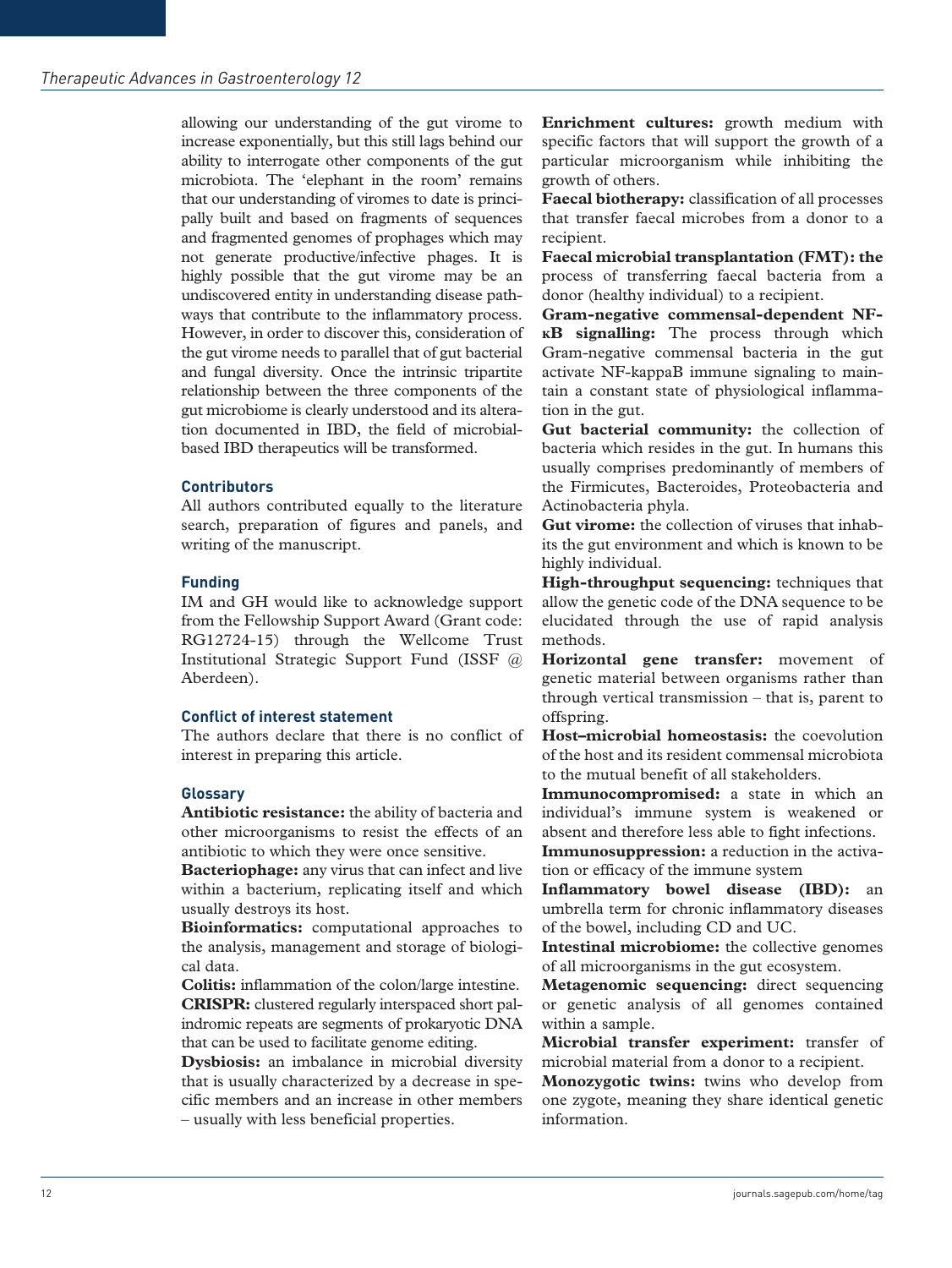**Pathobionts:** any potentially pathological or disease-causing organism.

**Prebiotic:** nondigestible foodstuff that induces the growth or activity of microorganisms (e.g. bacteria and fungi) that contribute to the wellbeing of their host.

**Precision medicine:** medical care designed to optimize therapeutic benefit for specific patients based on individual patient profiling.

Probiotic: live microorganisms that, when administered in adequate amounts, confer a health benefit on the host.

**Refractory** *C. difficile* **infection:** antibiotic resistant *C. difficile* infection.

**Restriction modification system (bacterial):** a bacterial defence system against invading foreign unmethylated DNA, such as from phages and plasmids. Unmethylated DNA sites are recognized and cleaved by specific bacterial restriction endonucleases.

**Transkingdom interactions:** signalling/communication between organisms belonging to different phylogenetic kingdoms, such as bacteria and viruses.

**Transmission electron microscopy (TEM):** a form of microscopy derived from electrons that have been passed through a specimen and in which the whole image is formed.

**Virulence factor:** molecules produced by microorganisms to enhance their ability to colonize their host.

**Virus-like particles (VLPs):** multimeric, often multiprotein nanostructure assembled from viral structural proteins.

**Western diet:** a diet containing high levels of fat and sugar compared to a standard diet, to mimic the high caloric intake of the diet of the Western world.

## **Search strategy and selection criteria**

References for this review were identified through searches of PubMed, Medline and Embase with the search terms 'gut microbiota', 'virome', 'bacteriophage', 'inflammatory bowel disease' and 'metagenomics', without language restrictions, from their origin until April 2018. We focused on original articles, reviews and meta-analyses. Articles were also identified through searches of the authors' own files. Only papers published in English were reviewed. We included literature and other data sources that we judged to be important and timely contributions to this topic. The final reference list was generated on the basis of originality and relevance to the broad scope of this review.

## **ORCID iD**

Georgina L. Hold **D** [https://orcid.org/0000-0001](https://orcid.org/0000-0001-7573-3397) [-7573-3397](https://orcid.org/0000-0001-7573-3397)

## **References**

- 1. Moeller AH, Caro-Quintero A, Mjungu D*, et al*. Cospeciation of gut microbiota with hominids. *Science* 2016; 353: 380–382.
- 2. Reyes A, Semenkovich NP, Whiteson K*, et al*. Going viral: next-generation sequencing applied to phage populations in the human gut. *Nat Rev Microbiol* 2012; 10: 607–617.
- 3. Barr JJ, Auro R, Furlan M*, et al*. Bacteriophage adhering to mucus provide a non-host-derived immunity. *Proc Natl Acad Sci USA* 2013; 110: 10771–10776.
- 4. Kim MS, Park EJ, Roh SW*, et al*. Diversity and abundance of single-stranded DNA viruses in human feces. *Appl Environ Microbiol* 2011; 77: 8062–8070.
- 5. Guerin E, Shkoporov A, Stockdale S*, et al*. Biology and taxonomy of crAss-like bacteriophages, the most abundant virus in the human gut. *Cell Host Microbe* 2018; 24: 653–664.
- 6. Hunter P. The secret garden's gardeners: research increasingly appreciates the crucial role of gut viruses for human health and disease. *EMBO Rep* 2013; 14: 683–685.
- 7. Villarreal L. Viruses and host evolution: virusmediated self identity. In: Lopez-Larrea C (ed.) *Self and nonself*. New York: Springer, 2012, pp. 185–217.
- 8. Virgin HW. The virome in mammalian physiology and disease. *Cell* 2014; 157: 142–150.
- 9. Zeltins A. Construction and characterization of virus-like particles: a review. *Mol Biotechnol* 2013; 53: 92–107.
- 10. Minot S, Sinha R, Chen J*, et al*. The human gut virome: inter-individual variation and dynamic response to diet. *Genome Res* 2011; 21: 1616– 16125.
- 11. Roux S, Hallam SJ, Woyke T*, et al*. Viral dark matter and virus–host interactions resolved from publicly available microbial genomes. *ELife* 2015; 4. Epub ahead of print 22 July 2015. DOI: 10.7554/eLife.08490.
- 12. Minot S, Bryson A, Chehoud C*, et al*. Rapid evolution of the human gut virome. *Proc Natl Acad Sci USA* 2013; 110: 12450–12455.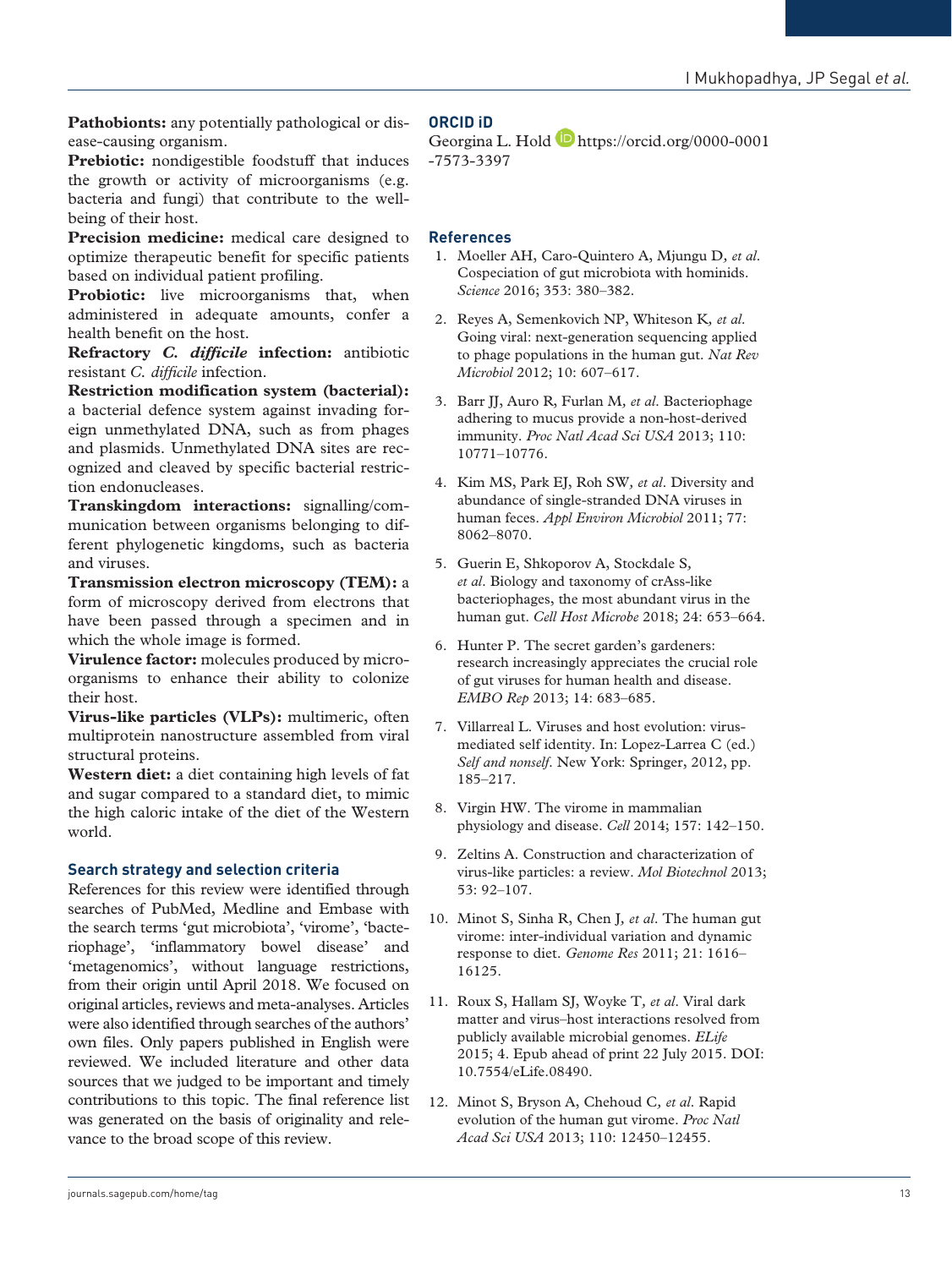- 13. Pfeiffer JK and Virgin HW. Viral immunity: transkingdom control of viral infection and immunity in the mammalian intestine. *Science* 2016; 351. Epub ahead of print 14 January 2016. DOI: 10.1126/science.aad5872.
- 14. Kane M, Case LK, Kopaskie K*, et al*. Successful transmission of a retrovirus depends on the commensal microbiota. *Science* 2011; 334: 245–249.
- 15. Almand EA, Moore MD and Jaykus LA. Virusbacteria interactions: an emerging topic in human infection. *Viruses* 2017; 9: 58.
- 16. Dalmasso M, Hill C and Ross RP. Exploiting gut bacteriophages for human health. *Trends Microbiol* 2014; 22: 399–405.
- 17. Weinbauer MG. Ecology of prokaryotic viruses. *FEMS Microbiol Rev* 2004; 28: 127–181.
- 18. Girons IS, Bourhy P, Ottone C*, et al*. The LE1 bacteriophage replicates as a plasmid within *Leptospira biflexa*: construction of an *L. biflexa– Escherichia coli* shuttle vector. *J Bacteriol* 2000; 182: 5700–5705.
- 19. Yatsunenko T, Rey FE, Manary MJ*, et al*. Human gut microbiome viewed across age and geography. *Nature* 2012; 486: 222–227.
- 20. Backhed F, Roswall J, Peng Y*, et al*. Dynamics and stabilization of the human gut microbiome during the first year of life. *Cell Host Microbe* 2015; 17: 690–703.
- 21. Koenig JE, Spor A, Scalfone N*, et al*. Succession of microbial consortia in the developing infant gut microbiome. *Proc Natl Acad Sci USA* 2011; 108(Suppl. 1): 4578–4585.
- 22. Subramanian S, Huq S, Yatsunenko T*, et al*. Persistent gut microbiota immaturity in malnourished Bangladeshi children. *Nature* 2014; 510: 417–421.
- 23. Breitbart M, Haynes M, Kelley S*, et al*. Viral diversity and dynamics in an infant gut. *Res Microbiol* 2008; 159: 367–373.
- 24. Lim ES, Zhou Y, Zhao G*, et al*. Early life dynamics of the human gut virome and bacterial microbiome in infants. *Nat Med* 2015; 21: 1228–1234.
- 25. Baschat AA, Towbin J, Bowles NE*, et al*. Prevalence of viral DNA in amniotic fluid of lowrisk pregnancies in the second trimester. *J Matern Fetal Neonatal Med* 2003; 13: 381–384.
- 26. Lim ES, Wang D and Holtz LR. The bacterial microbiome and virome milestones of infant development. *Trends Microbiol* 2016; 24: 801–810.
- 27. Dominguez-Bello MG, Costello EK, Contreras M*, et al*. Delivery mode shapes the acquisition and structure of the initial microbiota across multiple body habitats in newborns. *Proc Natl Acad Sci USA* 2010; 107: 11971–11975.
- 28. O'Sullivan A, Farver M and Smilowitz JT. The influence of early infant-feeding practices on the intestinal microbiome and body composition in infants. *Nutr Metab Insights* 2015; 8: 1–9.
- 29. Biedermann L, Zeitz J, Mwinyi J*, et al*. Smoking cessation induces profound changes in the composition of the intestinal microbiota in humans. *PLoS One* 2013; 8: e59260.
- 30. Kapusinszky B, Minor P and Delwart E. Nearly constant shedding of diverse enteric viruses by two healthy infants. *J Clin Microb* 2012; 50: 3427–34234.
- 31. Brussow H, Canchaya C and Hardt WD. Phages and the evolution of bacterial pathogens: from genomic rearrangements to lysogenic conversion. *Microbiol Mol Biol Rev* 2004; 68: 560–602.
- 32. Suttle CA. Marine viruses: major players in the global ecosystem. *Nat Rev Microbiol* 2007; 5: 801–812.
- 33. Reyes A, Blanton LV, Cao S*, et al*. Gut DNA viromes of Malawian twins discordant for severe acute malnutrition. *Proc Natl Acad Sci USA* 2015; 112: 11941–11946.
- 34. Debelius J, Song SJ, Vazquez-Baeza Y*, et al*. Tiny microbes, enormous impacts: what matters in gut microbiome studies? *Genome Biol* 2016; 17: 217.
- 35. Reyes A, Haynes M, Hanson N*, et al*. Viruses in the faecal microbiota of monozygotic twins and their mothers. *Nature* 2010; 466: 334–338.
- 36. Mirzaei MK and Maurice CF. Ménage à trois in the human gut: interactions between host, bacteria and phages. *Nat Rev Microbiol* 2017; 15: 397–408.
- 37. Kleiner M, Hooper LV and Duerkop BA. Evaluation of methods to purify virus-like particles for metagenomic sequencing of intestinal viromes. *BMC Genomics* 2015; 16: 7.
- 38. Conceicao-Neto N, Zeller M, Lefrere H*, et al*. Modular approach to customise sample preparation procedures for viral metagenomics: a reproducible protocol for virome analysis. *Sci Rep* 2015; 5: 16532.
- 39. Rampelli S, Soverini M, Turroni S*, et al*. ViromeScan: a new tool for metagenomic viral community profiling. *BMC Genomics* 2016; 17: 165.
- 40. Wommack KE, Bhavsar J, Polson SW*, et al*. VIROME: a standard operating procedure for analysis of viral metagenome sequences. *Stand Genomic Sci* 2012; 6: 427–439.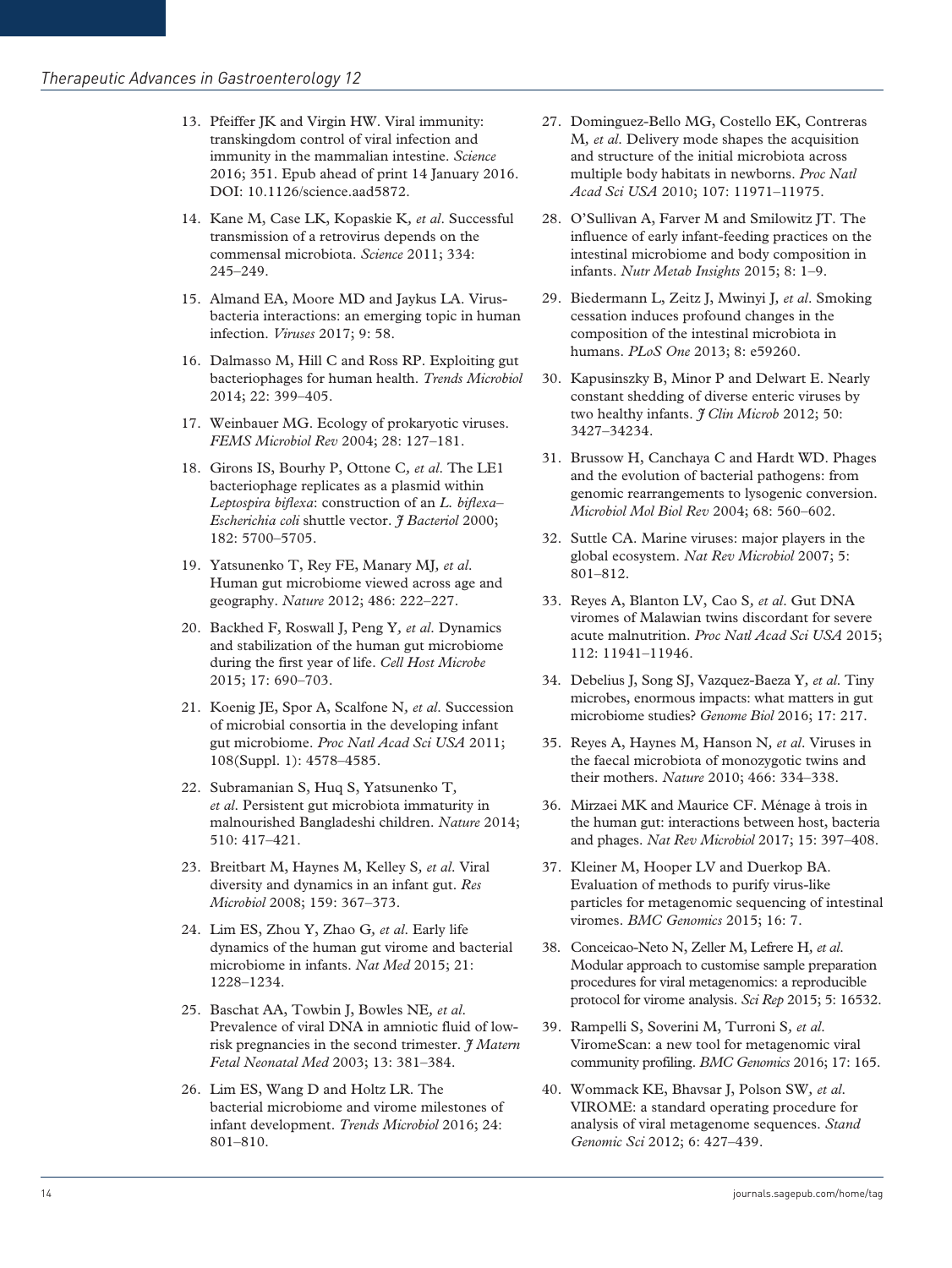- 41. Palmer C, Bik EM, DiGiulio DB*, et al*. Development of the human infant intestinal microbiota. *PLoS Biol* 2007; 5: e177.
- 42. Norman JM, Handley SA, Baldridge MT*, et al*. Disease-specific alterations in the enteric virome in inflammatory bowel disease. *Cell* 2015; 160: 447–460.
- 43. Kim MS and Bae JW. Spatial disturbances in altered mucosal and luminal gut viromes of dietinduced obese mice. *Environm Microb* 2016; 18: 1498–1510.
- 44. Holtz LR, Cao S, Zhao G*, et al*. Geographic variation in the eukaryotic virome of human diarrhea. *Virology* 2014; 468–470: 556–564.
- 45. Modi SR, Lee HH, Spina CS*, et al*. Antibiotic treatment expands the resistance reservoir and ecological network of the phage metagenome. *Nature* 2013; 499: 219–222.
- 46. Enault F, Briet A, Bouteille L*, et al*. Phages rarely encode antibiotic resistance genes: a cautionary tale for virome analyses. *ISME*  $\frac{4}{7}$  2017; 11: 237–247.
- 47. Broecker F, Russo G, Klumpp J*, et al*. Stable core virome despite variable microbiome after fecal transfer. *Gut Microbes* 2017; 8: 214–220.
- 48. Abeles SR, Ly M, Santiago-Rodriguez TM*, et al*. Effects of long term antibiotic therapy on human oral and fecal viromes. *PLoS One* 2015; 10: e0134941.
- 49. Quesada-Gómez C, López-Ureña D, Acuña-Amador L*, et al*. Emergence of an outbreakassociated *Clostridium difficile* variant with increased virulence. *J Clin Microbiol* 2015; 53: 1216–1226.
- 50. Lepage P, Colombet J, Marteau P*, et al*. Dysbiosis in inflammatory bowel disease: a role for bacteriophages? *Gut* 2008; 57: 424–425.
- 51. Zuo T, Wong SH, Lam K*, et al*. Bacteriophage transfer during faecal microbiota transplantation in *Clostridium difficile* infection is associated with treatment outcome. *Gut* 2018; 67:634–643.
- 52. De Paepe M, Leclerc M, Tinsley CR*, et al*. Bacteriophages: an underestimated role in human and animal health? *Front Cell Infect Microbiol* 2014; 4: 39.
- 53. Reyes A, Wu M, McNulty NP*, et al*. Gnotobiotic mouse model of phage–bacterial host dynamics in the human gut. *Proc Natl Acad Sci USA* 2013; 110: 20236–20241.
- 54. Weiss M, Denou E, Bruttin A*, et al*. In vivo replication of T4 and T7 bacteriophages in

germ-free mice colonized with *Escherichia coli. Virology* 2009; 393: 16–23.

- 55. Duerkop BA, Clements CV, Rollins D*, et al*. A composite bacteriophage alters colonization by an intestinal commensal bacterium. *Proc Natl Acad Sci USA* 2012; 109: 17621–17626.
- 56. Mills S, Shanahan F, Stanton C*, et al*. Movers and shakers: influence of bacteriophages in shaping the mammalian gut microbiota. *Gut Microbes* 2013; 4: 4–16.
- 57. Matos RC, Lapaque N, Rigottier-Gois L*, et al*. Enterococcus faecalis prophage dynamics and contributions to pathogenic traits. *PLoS Genet* 2013; 9: e1003539.
- 58. Hernandez-Doria JD and Sperandio V. Bacteriophage transcription factor Cro regulates virulence gene expression in enterohemorrhagic *Escherichia coli. Cell Host Microbe* 2018; 23: 607–617.e6.
- 59. Jover LF, Cortez MH and Weitz JS. Mechanisms of multi-strain coexistence in host–phage systems with nested infection networks. *J Theor Biol* 2013; 332: 65–77.
- 60. Bickle TA and Krüger D. Biology of DNA restriction. *Microbiol Rev* 1993; 57: 434–450.
- 61. Krüger D and Bickle TA. Bacteriophage survival: multiple mechanisms for avoiding the deoxyribonucleic acid restriction systems of their hosts. *Microbiol Rev* 1983; 47: 345.
- 62. Nordström K and Forsgren A. Effect of protein A on adsorption of bacteriophages to *Staphylococcus aureus. J Virol* 1974; 14: 198–202.
- 63. Destoumieux-Garzón D, Duquesne S, Peduzzi J*, et al*. The iron–siderophore transporter FhuA is the receptor for the antimicrobial peptide microcin J25: role of the microcin Val11–Pro16 β-hairpin region in the recognition mechanism. *Biochem J* 2005; 389: 869–876.
- 64. Labrie SJ, Samson JE and Moineau S. Bacteriophage resistance mechanisms. *Nat Rev Microbiol* 2010; 8: 317–327.
- 65. Sorek R, Kunin V and Hugenholtz P. CRISPR: a widespread system that provides acquired resistance against phages in bacteria and archaea. *Nat Rev Microbiol* 2008; 6: 181–186.
- 66. Barrangou R, Fremaux C, Deveau H*, et al*. CRISPR provides acquired resistance against viruses in prokaryotes. *Science* 2007; 315: 1709– 1712.
- 67. Stern A, Mick E, Tirosh I*, et al*. CRISPR targeting reveals a reservoir of common phages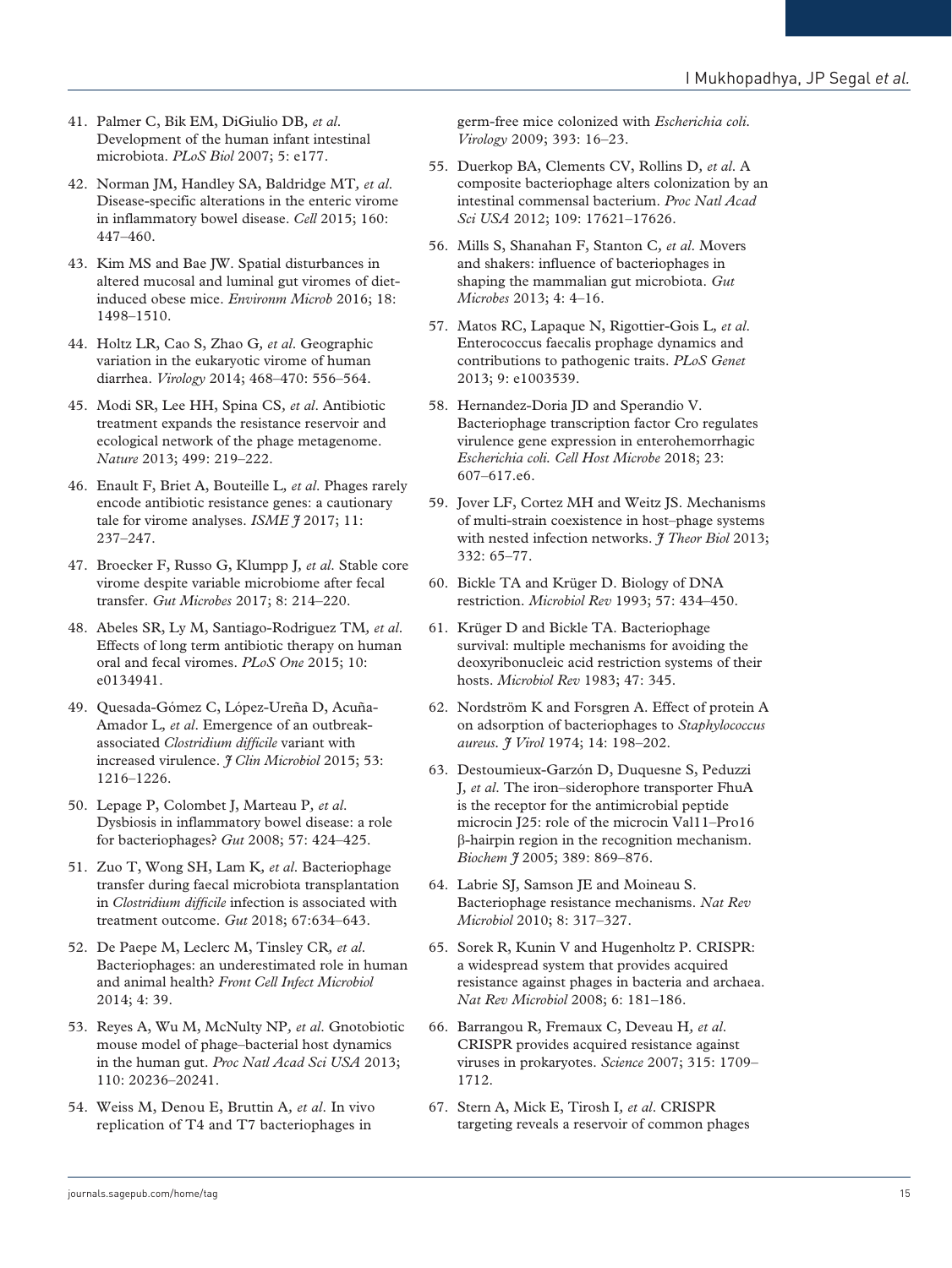associated with the human gut microbiome. *Genome Res* 2012; 22: 1985–1994.

- 68. De Sordi L, Khanna V and Debarbieux L. The gut microbiota facilitates drifts in the genetic diversity and infectivity of bacterial viruses. *Cell Host Microbe* 2017; 22: 801–808.e3.
- 69. Yutin N, Makarova KS, Gussow AB*, et al*. Discovery of an expansive bacteriophage family that includes the most abundant viruses from the human gut. *Nat Microbiol* 2018; 3: 38–46.
- 70. Cadwell K, Patel KK, Maloney NS*, et al*. Virusplus-susceptibility gene interaction determines Crohn's disease gene Atg16L1 phenotypes in intestine. *Cell* 2010; 141: 1135–1145.
- 71. Yang J-Y, Kim M-S, Kim E*, et al*. Enteric viruses ameliorate gut inflammation via toll-like receptor 3 and toll-like receptor 7-mediated interferon-β production. *Immunity* 2016; 44: 889–900.
- 72. Lidar M, Langevitz P and Shoenfeld Y. The role of infection in inflammatory bowel disease: initiation, exacerbation and protection. *Isr Med Assoc J* 2009; 11: 558–563.
- 73. Ni J, Wu GD, Albenberg L*, et al*. Gut microbiota and IBD: causation or correlation? *Nat Rev Gastroenterol Hepatol* 2017; 14: 573–584.
- 74. Pérez-Brocal V, García-López R, Vázquez-Castellanos JF*, et al*. Study of the viral and microbial communities associated with Crohn's disease: a metagenomic approach. *Clin Transl Gastroenterol* 2013; 4: e36.
- 75. Manrique P, Bolduc B, Walk ST*, et al*. Healthy human gut phageome. *Proc Natl Acad Sci* 2016: 201601060.
- 76. Chu Y, Jiang MZ, Xu B*, et al*. Specific changes of enteric mycobiota and virome in inflammatory bowel disease. *J Digest Dis* 2018; 19: 2–7.
- 77. Diard M, Bakkeren E, Cornuault JK*, et al*. Inflammation boosts bacteriophage transfer between *Salmonella* spp. *Science* 2017; 355: 1211–1215.
- 78. Wagner J, Maksimovic J, Farries G*, et al*. Bacteriophages in gut samples from pediatric Crohn's disease patients: metagenomic analysis using 454 pyrosequencing. *Inflamm Bowel Dis* 2013; 19: 1598–1608.
- 79. Wang W, Jovel J, Halloran B*, et al*. Metagenomic analysis of microbiome in colon tissue from subjects with inflammatory bowel diseases reveals interplay of viruses and bacteria. *Inflamm Bowel Dis* 2015; 21: 1419.
- 80. Cornuault JK, Petit MA, Mariadassou M*, et al*. Phages infecting *Faecalibacterium prausnitzii* belong to novel viral genera that help to decipher intestinal viromes. *Microbiome* 2018; 6: 65.
- 81. Cao Y, Shen J and Ran ZH. Association between *Faecalibacterium prausnitzii* reduction and inflammatory bowel disease: a meta-analysis and systematic review of the literature. *Gastroenterol Res Pract* 2014; 2014: 872725.
- 82. Zhang T, Breitbart M, Lee WH*, et al*. RNA viral community in human feces: prevalence of plant pathogenic viruses. *PLoS Biol* 2005; 4: e3.
- 83. McIlroy J, Ianiro G, Mukhopadhya I*, et al*. Review article: the gut microbiome in inflammatory bowel disease-avenues for microbial management. *Aliment Pharmacol Ther* 2017; 47: 26–42.
- 84. Ianiro G, Bibbo S, Scaldaferri F*, et al*. Fecal microbiota transplantation in inflammatory bowel disease: beyond the excitement. *Medicine* 2014; 93: e97.
- 85. Costello SP, Soo W, Bryant RV*, et al*. Systematic review with meta-analysis: faecal microbiota transplantation for the induction of remission for active ulcerative colitis. *Aliment Pharmacol Ther* 2017; 46: 213–224.
- 86. Kelly CR, Kahn S, Kashyap P*, et al*. Update on fecal microbiota transplantation 2015: indications, methodologies, mechanisms, and outlook. *Gastroenterology* 2015; 149: 223–237.
- 87. Paramsothy S, Kamm MA, Kaakoush NO*, et al*. Multidonor intensive faecal microbiota transplantation for active ulcerative colitis: a randomised placebo-controlled trial. *Lancet* 2017; 389: 1218–1228.
- 88. Moayyedi P, Surette MG, Kim PT*, et al*. Fecal microbiota transplantation induces remission in patients with active ulcerative colitis in a randomized controlled trial. *Gastroenterology* 2015; 149: 102–109.e6.
- 89. Conceição-Neto N, Deboutte W, Dierckx T*, et al*. Low eukaryotic viral richness is associated with faecal microbiota transplantation success in patients with UC. *Gut* 2018; 67: 1558.
- 90. Ott SJ, Waetzig GH, Rehman A*, et al*. Efficacy of sterile fecal filtrate transfer for treating patients with *Clostridium difficile* infection. *Gastroenterology* 2017; 152: 799–811.e7.
- 91. Broecker F, Klumpp J and Moelling K. Longterm microbiota and virome in a Zurich patient after fecal transplantation against *Clostridium difficile* infection. *Ann NY Acad Sci* 2016; 1372: 29–41.